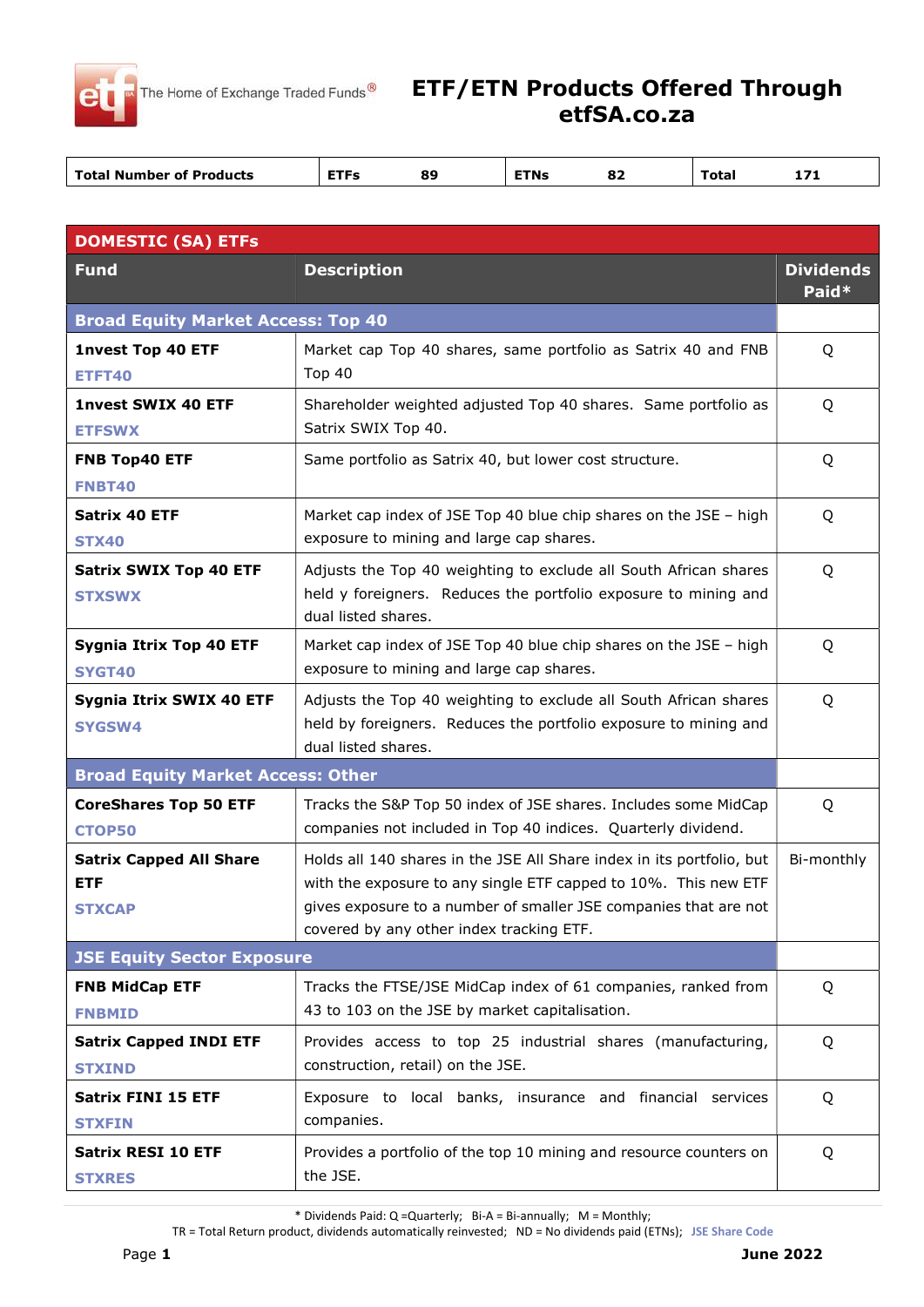| <b>DOMESTIC (SA) ETFs</b>                                                   |                                                                                                                                                                                                                                                                                                                                                                                                |                           |
|-----------------------------------------------------------------------------|------------------------------------------------------------------------------------------------------------------------------------------------------------------------------------------------------------------------------------------------------------------------------------------------------------------------------------------------------------------------------------------------|---------------------------|
| <b>Fund</b>                                                                 | <b>Description</b>                                                                                                                                                                                                                                                                                                                                                                             | <b>Dividends</b><br>Paid* |
| <b>Floating Interest Rates</b>                                              |                                                                                                                                                                                                                                                                                                                                                                                                |                           |
| <b>Absa NewFunds TRACI ETF</b><br><b>NFTRCI</b>                             | Provides the return of a 3 (three) month money market deposit.<br>The interest is reinvested on a monthly basis.                                                                                                                                                                                                                                                                               | <b>TR</b>                 |
| <b>CoreShares PrefTrax ETF</b><br><b>PREFTRAX</b>                           | Tracks the FTSE/JSE Preference Share index of 22 listed<br>preference shares on the JSE. Pays a higher yield than money<br>market funds, in the form of dividends.                                                                                                                                                                                                                             | Q                         |
| <b>Bond (fixed interest)</b>                                                |                                                                                                                                                                                                                                                                                                                                                                                                |                           |
| <b>1nvest SA Bond ETF</b><br><b>ETFBND</b>                                  | Tracks the S&P South Africa Sovereign Bond 1+ Year Index local<br>currency denominated Sovereign debt issued by the Government<br>of South Africa in its domestic market with maturity of 1 year or<br>more.                                                                                                                                                                                   | Q                         |
| <b>Absa NewFunds GOVI ETF</b><br><b>NFGOVI</b>                              | Tracks the South African Government Bond index (GOVI). All<br>interest received (coupons) are reinvested on a monthly basis to<br>provide a total return. No new securities are issued, the value of<br>the NewFunds GOVI portfolio rises by the amount reinvested.                                                                                                                            | Q                         |
| <b>Absa NewFunds ILBI ETF</b><br><b>NFILBI</b>                              | Tracks the Barclays Capital/Absa Capital index of six inflation-<br>linked RSA Government bonds. Coupons reinvested monthly to<br>provide a total return fund that adjusts in value and yield to<br>provide an inflation linked return.                                                                                                                                                        | <b>TR</b>                 |
| <b>FNB Government Inflation-</b><br><b>Linked Bond ETF</b><br><b>FNBINF</b> | Exposure to a portfolio of SA Government Inflation Linked Fixed<br>Interest bonds - gives protection of both capital and interest<br>against CPI inflation.                                                                                                                                                                                                                                    | Q                         |
| <b>Satrix Inflation-Linked</b><br><b>Bond ETF</b><br><b>STXILB</b>          | A market-value-weighted index of the performance of SA Rand<br>denominated inflation-linked securities publicly issued by the SA<br>Government for the domestic market.                                                                                                                                                                                                                        | Q                         |
| <b>Satrix SA Bond Portfolio</b><br><b>ETF</b><br><b>STXGOV</b>              | The Satrix SA Bond Portfolio participatory interests provide the<br>investor with exposure to the S&P South Africa Sovereign Bond 1+<br>Year Index, which is a comprehensive, market-value-weighted<br>index designed to track the performance of the South African<br>Rand-denominated government bond securities publicly issued by<br>the South African government for the domestic market. | <b>TR</b>                 |
| <b>Listed Property</b>                                                      |                                                                                                                                                                                                                                                                                                                                                                                                |                           |
| <b>1nvest SA Property ETF</b><br><b>ETFSAP</b>                              | Invests in the FTSE/JSE SAPY index of 22 listed property shares.<br>Has a low asset management fee of 0,15% per annum.                                                                                                                                                                                                                                                                         | Q                         |
| <b>CoreShares SA Property</b><br><b>Income ETF</b><br><b>CSPROP</b>         | Tracks the SA Property Income Index (a custom index calculated<br>independently by the S&P Dow Jones Indices). The SA Property<br>Income Index is designed to measure the performance of large<br>South African Listed Property Companies with an emphasis<br>towards higher yielding companies.                                                                                               | Q                         |
| <b>Satrix SA Property ETF</b><br><b>STXPRO</b>                              | A market-value-weighted index of 15 top property companies in<br>the S&P SA Composite Property index. Individual company weights<br>are capped at 10%.                                                                                                                                                                                                                                         | Q                         |

 $*$  Dividends Paid: Q = Quarterly; Bi-A = Bi-annually; M = Monthly;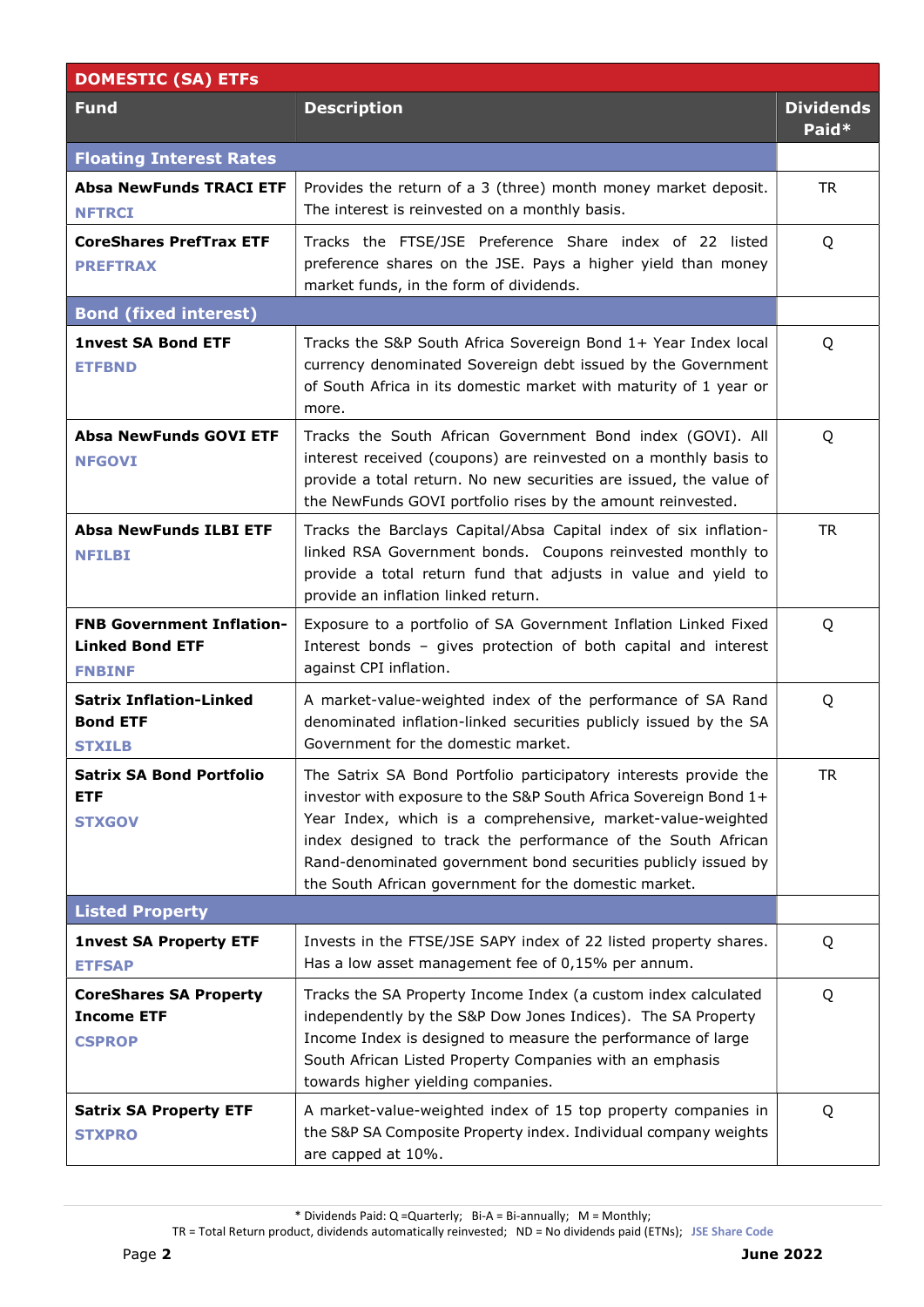| <b>DOMESTIC (SA) ETFs</b>                                                                           |                                                                                                                                                                                                                                                                                                                                                                                                                                                                                           |                           |  |
|-----------------------------------------------------------------------------------------------------|-------------------------------------------------------------------------------------------------------------------------------------------------------------------------------------------------------------------------------------------------------------------------------------------------------------------------------------------------------------------------------------------------------------------------------------------------------------------------------------------|---------------------------|--|
| <b>Fund</b>                                                                                         | <b>Description</b>                                                                                                                                                                                                                                                                                                                                                                                                                                                                        | <b>Dividends</b><br>Paid* |  |
| <b>Style / Smart Beta</b>                                                                           |                                                                                                                                                                                                                                                                                                                                                                                                                                                                                           |                           |  |
| <b>Absa NewFunds Equity</b><br><b>Momentum ETF</b><br><b>NFEMOM</b>                                 | Provides Investors with diversified exposure to 20 constituents<br>securities in the South African equity market that exhibit greatest<br>price appreciation their performance by tracking the Absa Wits<br>Risk-Controlled SA-Momentum Index, where the constituent<br>security's weights in the Momentum Index are determined by<br>applying an equal risk contribution weighting scheme.<br>The<br>portfolio is rebalanced monthly.                                                    | M                         |  |
| <b>Absa NewFunds Low</b><br><b>Volatility ETF</b><br><b>NFEVOL</b>                                  | Provides an Investor with diversified exposure to 20 highly liquid<br>constituent securities in the South African equity market that<br>exhibit the lowest volatility as well as a low beta to the market in<br>their performance by tracking the Absa Wits Risk-Controlled SA<br>Low Volatility Index ("the Low Volatility Index"), where the<br>constituent security's weights in the Low Volatility Index is<br>determined by applying an equal risk contribution weighting<br>scheme. | <b>TR</b>                 |  |
| Absa NewFunds Shari'ah<br>Top 40 ETF<br><b>NFSH40</b>                                               | Invests in a basket of Top 40 shares using Islamic investment<br>principals for share selection.                                                                                                                                                                                                                                                                                                                                                                                          | Q                         |  |
| <b>Absa NewFunds Value</b><br><b>Equity ETF</b><br><b>NFEVAL</b>                                    | Provides Investors with diversified exposure to 30 highly liquid<br>constituents securities in the South African equity market that<br>exhibit value characteristics (low price-to-earnings and price-to-<br>book ratios) in their performance by tracking the Absa Wits Risk-<br>Controlled SA Value Index ("the Value Index"), where the<br>constituent security's weights in the Value Index are determined<br>by applying an equal risk contribution weighting scheme.                | <b>TR</b>                 |  |
| <b>Absa NewFunds Volatility</b><br><b>Managed High Growth</b><br><b>Equity ETF</b><br><b>NFEHGE</b> | The Portfolio will track and replicate the NewFunds/Absa Volatility<br>Managed SA High Growth Equity Index, an index which allows an<br>Investor to gain full market exposure to a universe of 15 liquid,<br>JSE-listed equity securities selected on a 70/30 factor<br>specification to momentum and low volatility characteristics<br>demonstrated in their performance. The Portfolio will comprise of<br>both equity securities and cash (assets in liquid form).                     | Q                         |  |
| <b>Absa NewFunds Volatility</b><br><b>Managed Moderate Equity</b><br><b>ETF</b><br><b>NFEMOD</b>    | This ETF will track and replicate the NewFunds/Absa Volatility<br>Managed SA Moderate Equity Index, an index which allows an<br>Investor to gain full market exposure to a universe of 25 liquid,<br>JSE-listed equity securities selected on a 50/50 factor<br>specification to momentum and low volatility characteristics<br>demonstrated in their performance. The Portfolio will comprise of<br>both equity securities and cash (assets in liquid form).                             | Q                         |  |
| <b>Absa NewFunds Volatility</b><br><b>Defensive Equity ETF</b><br><b>NFEDEF</b>                     | The Portfolio will track and replicate the NewFunds/Absa Volatility<br>Managed SA Defensive Equity Index, an index which allows an<br>Investor to gain full market exposure to a universe of 30 liquid,<br>JSE-listed equity securities selected on a factor specification to<br>low volatility characteristics demonstrated in their performance.<br>The Portfolio will comprise of both equity securities and cash<br>(assets in liquid form).                                          | Q                         |  |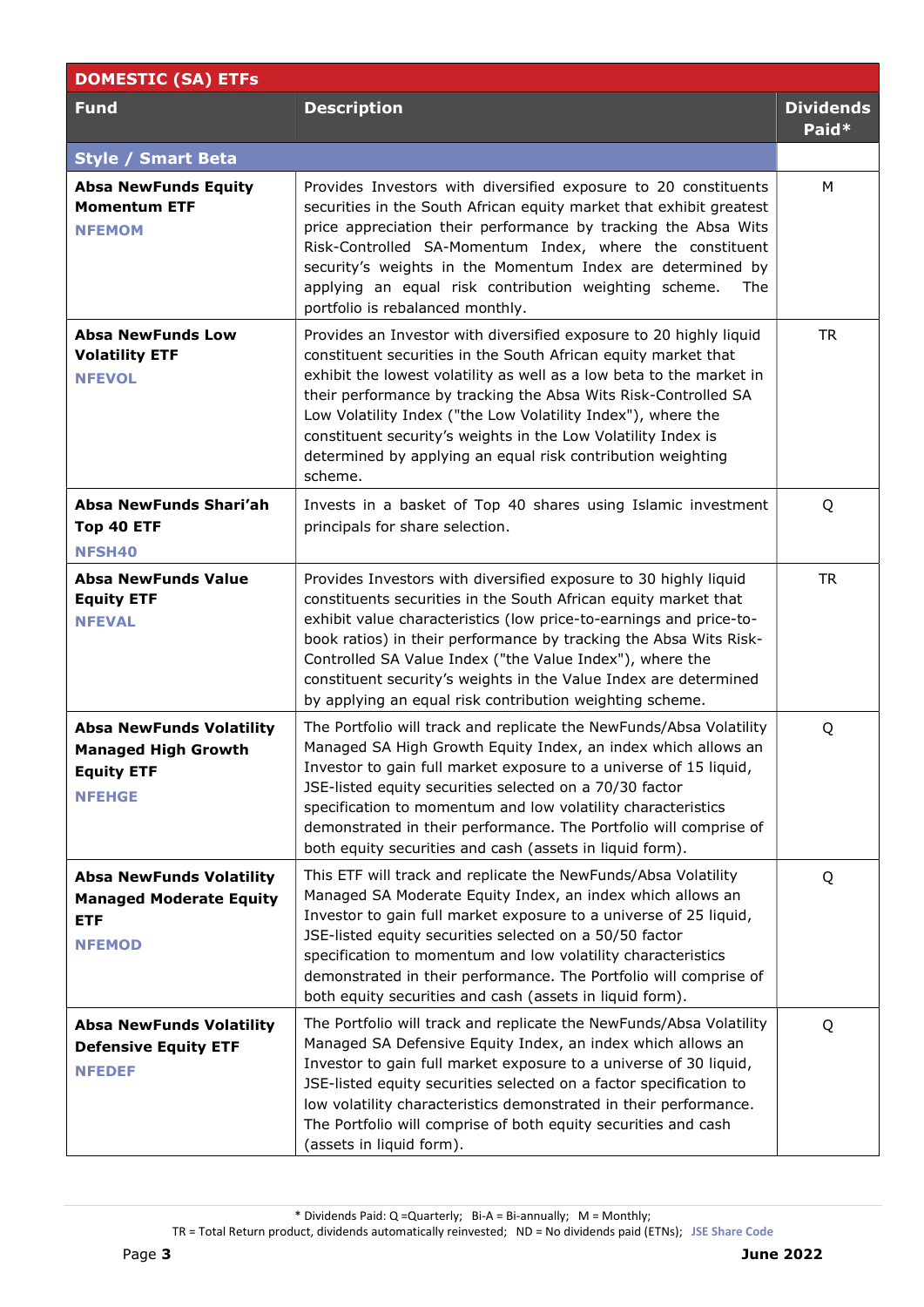| <b>DOMESTIC (SA) ETFs</b>                                                    |                                                                                                                                                                                                                                                                                                                                                                                                                                                                                                                     |                           |  |  |
|------------------------------------------------------------------------------|---------------------------------------------------------------------------------------------------------------------------------------------------------------------------------------------------------------------------------------------------------------------------------------------------------------------------------------------------------------------------------------------------------------------------------------------------------------------------------------------------------------------|---------------------------|--|--|
| <b>Fund</b>                                                                  | <b>Description</b>                                                                                                                                                                                                                                                                                                                                                                                                                                                                                                  | <b>Dividends</b><br>Paid* |  |  |
| <b>Style / Smart Beta (continued)</b>                                        |                                                                                                                                                                                                                                                                                                                                                                                                                                                                                                                     |                           |  |  |
| <b>CoreShares S&amp;P SA</b><br><b>DivTrax ETF</b><br><b>DIVTRAX</b>         | Invests in a portfolio of high dividend paying SA companies, using<br>a "filter" to ensure that dividends are sustained.                                                                                                                                                                                                                                                                                                                                                                                            | Q                         |  |  |
| <b>CoreShares Scientific Beta</b><br><b>Multi Factor ETF</b><br><b>SMART</b> | Tracks the Scientific Beta CS South Africa Six-Factor Equal<br>Weighted Index. This strategy is created to offer exposure to well-<br>rewarded, academically grounded risk factors, whilst diversifying<br>away as much as possible from non-rewarded, non-systematic<br>risks.<br>The index, which is constructed and maintained by the EDHEC-<br>Risk Institute in France, provides exposure to the 51 largest and<br>most liquid shares listed on the JSE (primary and secondary) and<br>is rebalanced quarterly | Q                         |  |  |
| <b>Satrix DIVI ETF</b><br><b>STXDIV</b>                                      | Selects 30 of the JSE's largest companies for their dividend<br>payment potential over the forthcoming year. Offers high yield<br>and potential for the rerating of share prices that pay good<br>dividends.                                                                                                                                                                                                                                                                                                        | Q                         |  |  |
| <b>Satrix Inclusion &amp;</b><br><b>Diversity ETF</b><br><b>STXID</b>        | This ETF will track the Refinitiv Satrix South Africa Inclusion &<br>Diversity Index which is a customized, comprehensive, market-<br>value weighted index designed to track the performance of 30<br>JSE-listed companies that best demonstrate and promote the<br>values of inclusion and diversity in the workplace, using key<br>metrics that include gender, race, physical ability and<br>background.                                                                                                         | Q                         |  |  |
| Satrix Momentum ETF<br><b>STXMMT</b>                                         | This is an equity-only fund which provides an investment vehicle<br>for investors wishing to track the performance of the proprietary<br>Satrix Momentum Index ("benchmark index"). A portfolio tilted<br>towards equities which displays positive momentum<br>characteristics and away from equities showing negative<br>momentum characteristics.                                                                                                                                                                 | Q                         |  |  |
| <b>Satrix Quality ETF</b><br><b>STXQUA</b>                                   | This ETF tracks the S&P Quality South Africa Index, which<br>includes stocks in the South African market rated by quality<br>score, which is a composite of: return on equity; accruals ratio;<br>and a leverage ratio.                                                                                                                                                                                                                                                                                             | Q                         |  |  |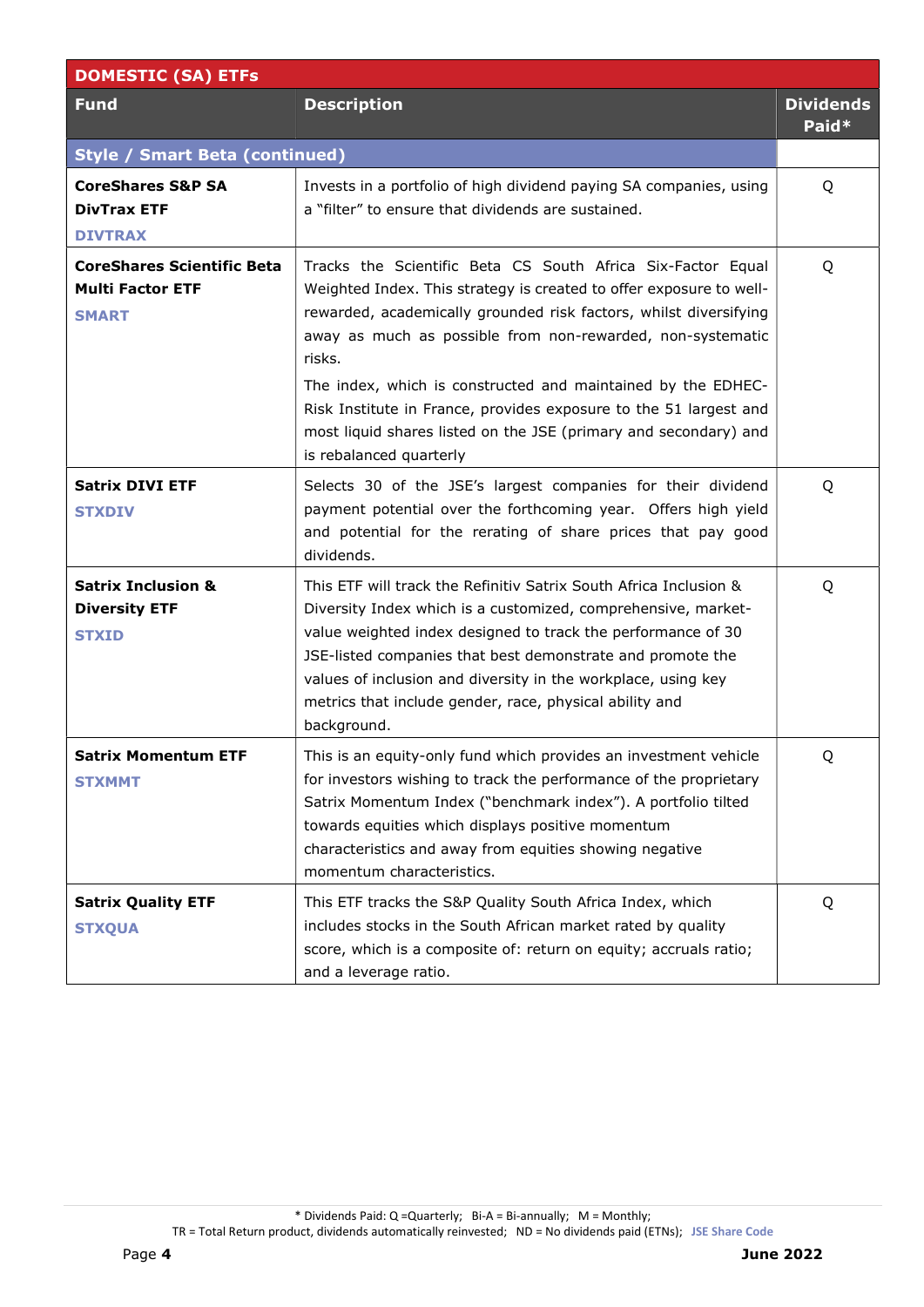| <b>DOMESTIC (SA) ETFs</b>                                         |                                                                      |     |                                                                                                                                                                                                                                                                    |                           |
|-------------------------------------------------------------------|----------------------------------------------------------------------|-----|--------------------------------------------------------------------------------------------------------------------------------------------------------------------------------------------------------------------------------------------------------------------|---------------------------|
| <b>Fund</b>                                                       | <b>Description</b>                                                   |     |                                                                                                                                                                                                                                                                    | <b>Dividends</b><br>Paid* |
| "Balanced" Portfolios                                             |                                                                      |     |                                                                                                                                                                                                                                                                    |                           |
| <b>Absa NewFunds MAPPS</b><br><b>Protect ETF</b><br><b>MAPPSP</b> | Equities                                                             | 40% | Invests in the following balanced portfolio of South African assets:<br>FTSE/JSE SWIX Top 40 index (SWIX40)                                                                                                                                                        | <b>TR</b>                 |
|                                                                   | <b>Bonds</b>                                                         | 15% | South African Government Bond index<br>(GOVI)                                                                                                                                                                                                                      |                           |
|                                                                   | Inflation-linked<br>bonds                                            | 35% | Inflation-Linked Bond index (ILBI)                                                                                                                                                                                                                                 |                           |
|                                                                   | Cash                                                                 | 10% |                                                                                                                                                                                                                                                                    |                           |
| <b>Absa NewFunds MAPPS</b><br><b>Growth ETF</b><br><b>MAPPSG</b>  | Invests in the following balanced portfolio of South African assets: |     |                                                                                                                                                                                                                                                                    | <b>TR</b>                 |
|                                                                   | Equities                                                             | 75% | FTSE/JSE SWIX Top 40 index (SWIX40)                                                                                                                                                                                                                                |                           |
|                                                                   | <b>Bonds</b>                                                         | 10% | South African Government Bond index<br>(GOVI)                                                                                                                                                                                                                      |                           |
|                                                                   | Inflation-<br>linked bonds                                           | 10% | Inflation-Linked Bond index (ILBI)                                                                                                                                                                                                                                 |                           |
|                                                                   | Cash                                                                 | 5%  |                                                                                                                                                                                                                                                                    |                           |
| "Fundamental" Value                                               |                                                                      |     |                                                                                                                                                                                                                                                                    |                           |
| Absa NewFunds GIVI SA<br><b>Top 50 Index ETF</b><br><b>GIVISA</b> | Share Index. Quarterly dividends.                                    |     | Uses fundamental investment methods as above, but with<br>enhanced filter techniques, to seek outperformance of the All                                                                                                                                            | Q                         |
| <b>Satrix RAFI 40 ETF</b><br><b>STXRAF</b>                        |                                                                      |     | Selects 40 JSE companies using Research Affiliates Fundamental<br>Indexation methods (RAFI), which uses fundamental accounting<br>criteria to select "undervalued shares". All dividends and other<br>income automatically reinvested (i.e., a total return fund). | <b>TR</b>                 |

| <b>DOMESTIC (SA) ETNs</b>                                  |                                                                                                                                                                                              |                           |
|------------------------------------------------------------|----------------------------------------------------------------------------------------------------------------------------------------------------------------------------------------------|---------------------------|
| Fund                                                       | <b>Description</b>                                                                                                                                                                           | <b>Dividends</b><br>Paid* |
| <b>Investec Top 40 ETN</b><br><b>TOPTR2</b>                | Tracks the FTSE/JSE Top 40 index, weighted by market<br>capitalisation. All dividends are automatically reinvested to provide<br>a total return product. No management fees are charged.     | TR.                       |
| <b>Investec SWIX Top 40</b><br><b>ETN</b><br><b>SWXTR2</b> | Tracks the FTSE/JSE SWIX Top 40 index weighted by market<br>capitalisation. All dividends are automatically reinvested to provide<br>a total return product. No management fees are charged. | TR.                       |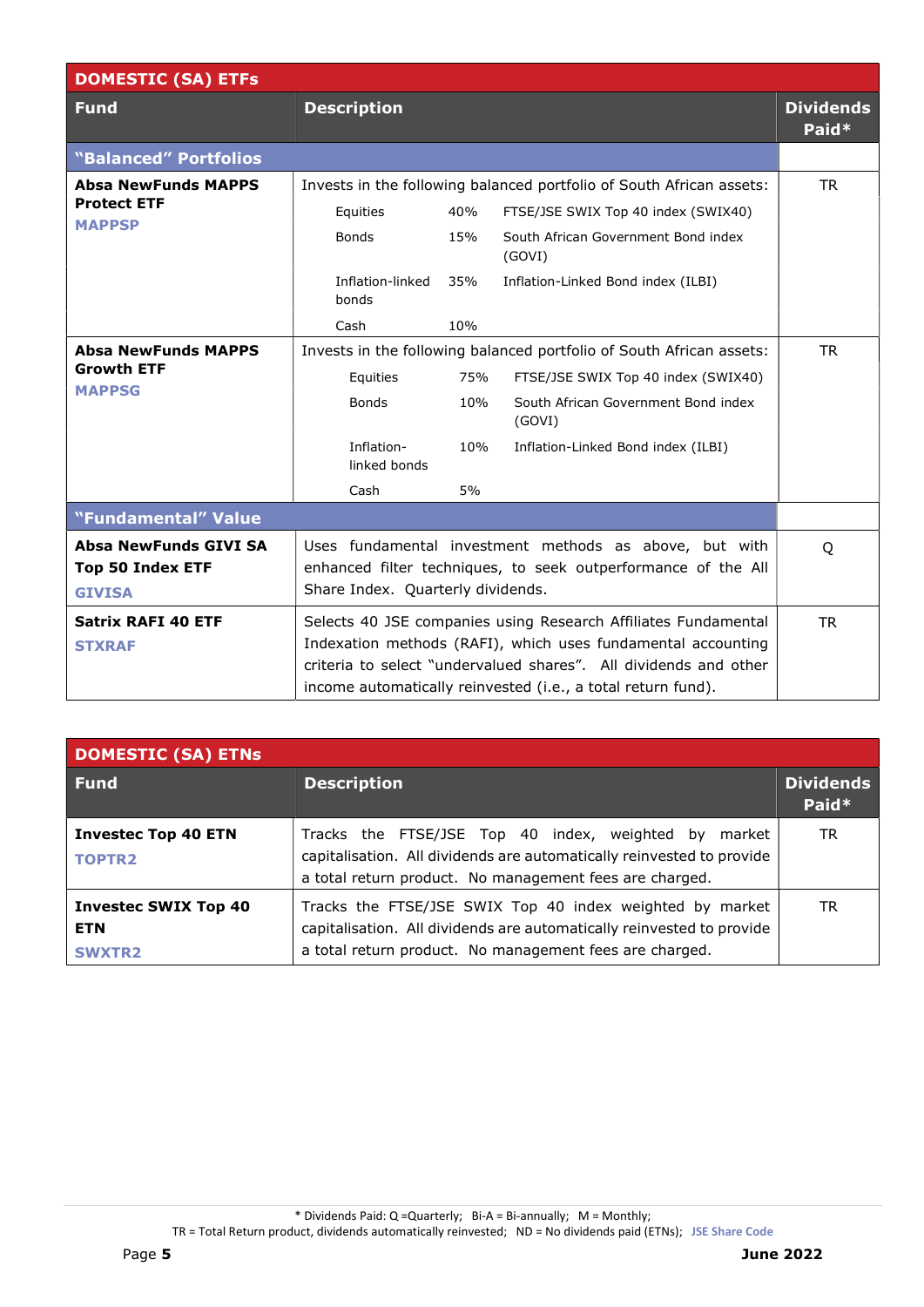| <b>FOREIGN ETFS</b>                                                             |                                                                                                                                                                                                                                                                                                                                                              |                           |
|---------------------------------------------------------------------------------|--------------------------------------------------------------------------------------------------------------------------------------------------------------------------------------------------------------------------------------------------------------------------------------------------------------------------------------------------------------|---------------------------|
| <b>Fund</b>                                                                     | <b>Description</b>                                                                                                                                                                                                                                                                                                                                           | <b>Dividends</b><br>Paid* |
| <b>Broad Equity Market Access</b>                                               |                                                                                                                                                                                                                                                                                                                                                              |                           |
| <b>1nvest MSCI World Index</b><br><b>Feeder ETF</b><br><b>ETFWLD</b>            | Tracks the MSCI World Index using the iShares Core MSCI World<br>UCITS ETF as a feeder fund. The MSCI World Index captures<br>large and mid-cap representation across 23 developed markets<br>countries. With over 1600 constituents, the Index covers<br>approximately 85% of the free float - adjusted market<br>capitalisation in each country.           | <b>TR</b>                 |
| 1nvest S&P 500 Index<br><b>Feeder ETF</b><br><b>ETF500</b>                      | This ETF tracks the S&P500 index as closely as possible, in South<br>African Rand. The fund is a feeder fund and as such it invests in<br>the iShares Core S&P500 UCITS ETF. The S&P500 Index gives<br>the performance of the top 500 leading US listed companies and<br>captures approximately 80% coverage of available market<br>capitalisation.          | <b>TR</b>                 |
| FNB Global 1200 Equity<br><b>Fund of Funds ETF</b><br><b>FNBEQF</b>             | The FNB Global 1200 ETF provides exposure to the global equity<br>market by tracking the S&P Global 1200. It is constructed as a<br>composite of seven headline indices which include the S&P500<br>(US), S&P Europe 350, S&P TOPIX 150 (Japan), S&P/TSX 60<br>(Canada), S&P/ASX All Australian 50, S&P Asia 50 and S&P Latin<br>America 40 indices.         | Q                         |
| Cloud Atlas - AMI Big 50 -<br>ex-SA ETF<br><b>AMIB50</b>                        | Tracks an index of the top 50 African companies, listed on 15<br>African Stock Exchanges, excluding South Africa. It is an ETF so<br>physically holds all the companies in the sector and is 100%<br>physically backed.                                                                                                                                      | Q                         |
| <b>CoreShares S&amp;P 500 ETF</b><br><b>CSP500</b>                              | The S&P 500 <sup>®</sup> index tracks 500 of the top companies in the U.S.<br>economy. All the constituents must be U.S. companies with a<br>market cap of USD 5.3 billion or greater. Uses Vanguard S&P 500<br>ETF as a feeder fund.                                                                                                                        | Bi-A                      |
| <b>CoreShares Total World</b><br><b>ETF</b><br><b>GLOBAL</b>                    | Tracks the FTSE Global All Cap Index, which covers both well-<br>established (developed) and still-developing (emerging) markets.<br>To achieve its investment objective, the Fund will, apart from<br>assets in liquid form consist solely of participatory interests in the<br>Vanguard Total World Stock ETF - accordingly, the Fund is a<br>Feeder Fund. | <b>TR</b>                 |
| <b>Satrix MSCI China ETF</b><br><b>STXCHN</b>                                   | Tracks the MSCI China Index which captures large and mid-cap<br>representation across China A shares, H shares, B shares, Red<br>chips, P chips and foreign listings (e.g., ADRs). With 704<br>constituents, the index covers about 85% of this China equity<br>universe.                                                                                    | <b>TR</b>                 |
| <b>Satrix MSCI Emerging</b><br><b>Markets ETF</b><br><b>STXEMG</b>              | The MSCI Emerging Markets Investable Market Index (IMI)<br>represents large, mid and small cap companies across 23<br>emerging market countries. The index covers approximately 99%<br>of the free float-adjusted market capitalisation in each country.<br>Uses iShares Core MSCI Emerging Markets UCITS ETF as a feeder<br>fund.                           | <b>TR</b>                 |
| <b>Satrix MSCI Emerging</b><br><b>Markets ESG Enhanced ETF</b><br><b>STXEME</b> | Tracks the MSCI EM ESG Enhanced Focus Index, which is designed<br>to maximise exposure to positive environmental, social and<br>governance (ESG) metrics.                                                                                                                                                                                                    | <b>TR</b>                 |

Continued/…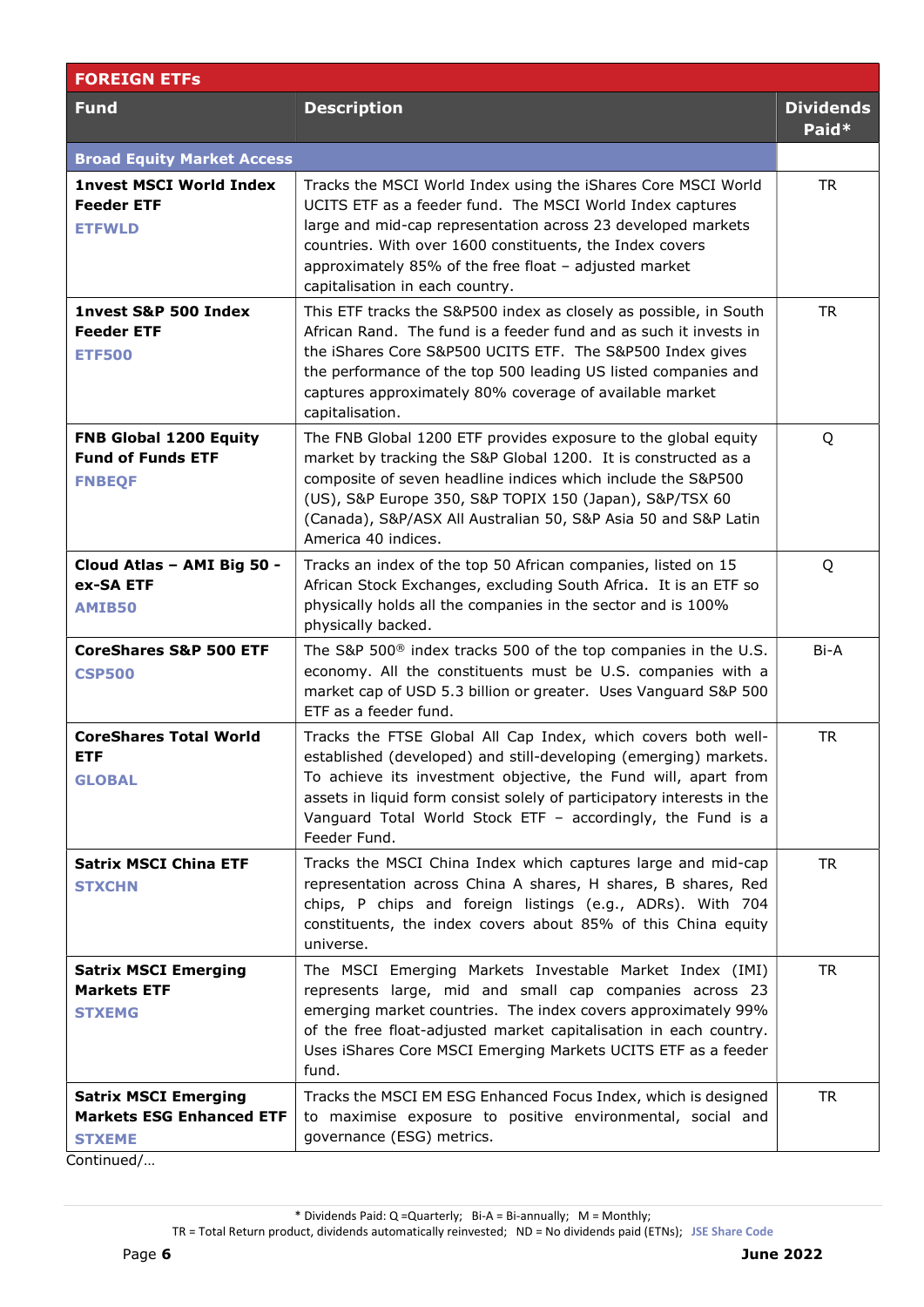| <b>Broad Equity Market Access (continued)</b> |                                                                                                                                 |           |
|-----------------------------------------------|---------------------------------------------------------------------------------------------------------------------------------|-----------|
| <b>Satrix MSCI India ETF</b>                  | Tracks the MSCI India NET TR Index, which provides broad                                                                        | <b>TR</b> |
| <b>STXNDA</b>                                 | Indian stock market exposure, designed to measure the                                                                           |           |
|                                               | performance of the large- and mid-cap segments of the Indian                                                                    |           |
|                                               | market. With 107 constituents, the index covers approximately                                                                   |           |
|                                               | 85% of the Indian equity universe. It is a free- float adjusted                                                                 |           |
|                                               | market capitalisation weighted index and is reviewed quarterly.                                                                 |           |
| <b>Satrix MSCI World ETF</b>                  | The MSCI World Index represents large and mid-cap companies                                                                     | <b>TR</b> |
| <b>STXWDM</b>                                 | across 23 developed markets globally.<br>The index covers                                                                       |           |
|                                               | approximately 85% of the free float-adjusted market capitalisation                                                              |           |
|                                               | in each country. Uses iShares Core MSCI World UCITS ETF as a<br>feeder fund.                                                    |           |
| <b>Satrix MSCI World ESG</b>                  | Tracks the MSCI World ESG Enhanced Focus Index, which is                                                                        | <b>TR</b> |
| <b>Enhanced ETF</b>                           | designed to maximise exposure to positive environmental, social                                                                 |           |
| <b>STXESG</b>                                 | and governance (ESG) metrics.                                                                                                   |           |
| <b>Satrix Nasdaq 100 Feeder</b>               | Tracks the Nasdaq-100 ® index is a market cap weighted index                                                                    | <b>TR</b> |
| <b>ETF</b>                                    | that includes the largest 100 companies on the Nasdaq Stock                                                                     |           |
| <b>STXNDQ</b>                                 | Exchange. Uses iShares Nasdaq 100 UCITS ETF as a feeder fund.                                                                   |           |
| Satrix S&P 500 ETF                            | The S&P 500 <sup>®</sup> Index is widely regarded as the best single gauge                                                      | <b>TR</b> |
| <b>STX500</b>                                 | of large-cap US equities. The index includes 500 leading US listed                                                              |           |
|                                               | companies and captures approximately 80% coverage of available                                                                  |           |
|                                               | market capitalisation. Uses iShares Core S&P UCITS ETF as a                                                                     |           |
|                                               | feeder fund.                                                                                                                    |           |
| Sygnia Itrix Eurostoxx 50                     | Provides access in rands, and with no foreign exchange controls                                                                 | Bi-A      |
| <b>ETF</b>                                    | for individuals, to a portfolio of the Top 50 European shares.                                                                  |           |
| <b>SYGEU</b>                                  |                                                                                                                                 |           |
| Sygnia Itrix FTSE 100 ETF                     | Provides access in rands, and with no foreign exchange controls                                                                 | Bi-A      |
| <b>SYGUK</b>                                  | for individuals, to a portfolio of the Top 100 companies on the                                                                 |           |
|                                               | London Stock Exchange.                                                                                                          |           |
| <b>Sygnia Itrix MSCI</b>                      | Tracks the performance of the MSCI Emerging Markets 50 (MSCI                                                                    | <b>TR</b> |
| <b>Emerging Markets 50 ETF</b>                | EM 50 Index) ("benchmark index"). It also aims to replicate the                                                                 |           |
| <b>SYGEMF</b>                                 | price and yield performance of the MSCI Emerging Markets 50.                                                                    |           |
| Sygnia Itrix MSCI Japan                       | Provides access in rands, and with no foreign exchange controls                                                                 | Bi-A      |
| <b>ETF</b>                                    | for individuals, to a portfolio of the Top 400 Japanese shares.                                                                 |           |
| <b>SYGJP</b>                                  |                                                                                                                                 |           |
| Sygnia Itrix MSCI USA ETF<br><b>SYGUS</b>     | Provides access in rands, and with no foreign exchange controls<br>for individuals, to a portfolio of the Top 600 US companies. | Bi-A      |
|                                               | Provides access in rands, and with no foreign exchange controls                                                                 | Bi-A      |
| Sygnia Itrix MSCI World<br><b>ETF</b>         | for individuals, to a portfolio of some 1900 shares worldwide.                                                                  |           |
| <b>SYGWD</b>                                  |                                                                                                                                 |           |
| Sygnia Itrix S&P 500 ETF                      | Tracks the S&P 500® Index. The index includes 500 leading US                                                                    | Bi-A      |
| <b>SYG500</b>                                 | listed companies and captures approximately 80% coverage of                                                                     |           |
|                                               | available market capitalisation.                                                                                                |           |
| Sygnia Itrix S&P Global                       | The objective is to provide an investment vehicle to investors who                                                              | <b>TR</b> |
| <b>1200 ESG ETF</b>                           | want to achieve long term capital appreciation in tracking the                                                                  |           |
| <b>SYGESG</b>                                 | performance of the S&P Global 1200 ESG (S&P1200ESG). It also                                                                    |           |
|                                               | aims to replicate the price and yield performance of the S&P Global                                                             |           |
|                                               | 1200 ESG Index as closely as possible by holding a portfolio of                                                                 |           |
|                                               | securities equivalent to the basket of securities that comprise the                                                             |           |
|                                               | Index, and in similar weightings to the Index                                                                                   |           |
| <b>Sygnia Itrix S&amp;P New</b>               | Its objective is to replicate the price and yield performance of the                                                            | <b>TR</b> |
| <b>China ETF</b>                              | S&P New China Sectors Index. This index tracks China and Hong                                                                   |           |
| <b>SYGNEWCN</b>                               | Kong domiciled companies in consumption and service criteria                                                                    |           |
|                                               | industries.                                                                                                                     |           |

 $*$  Dividends Paid: Q = Quarterly; Bi-A = Bi-annually; M = Monthly;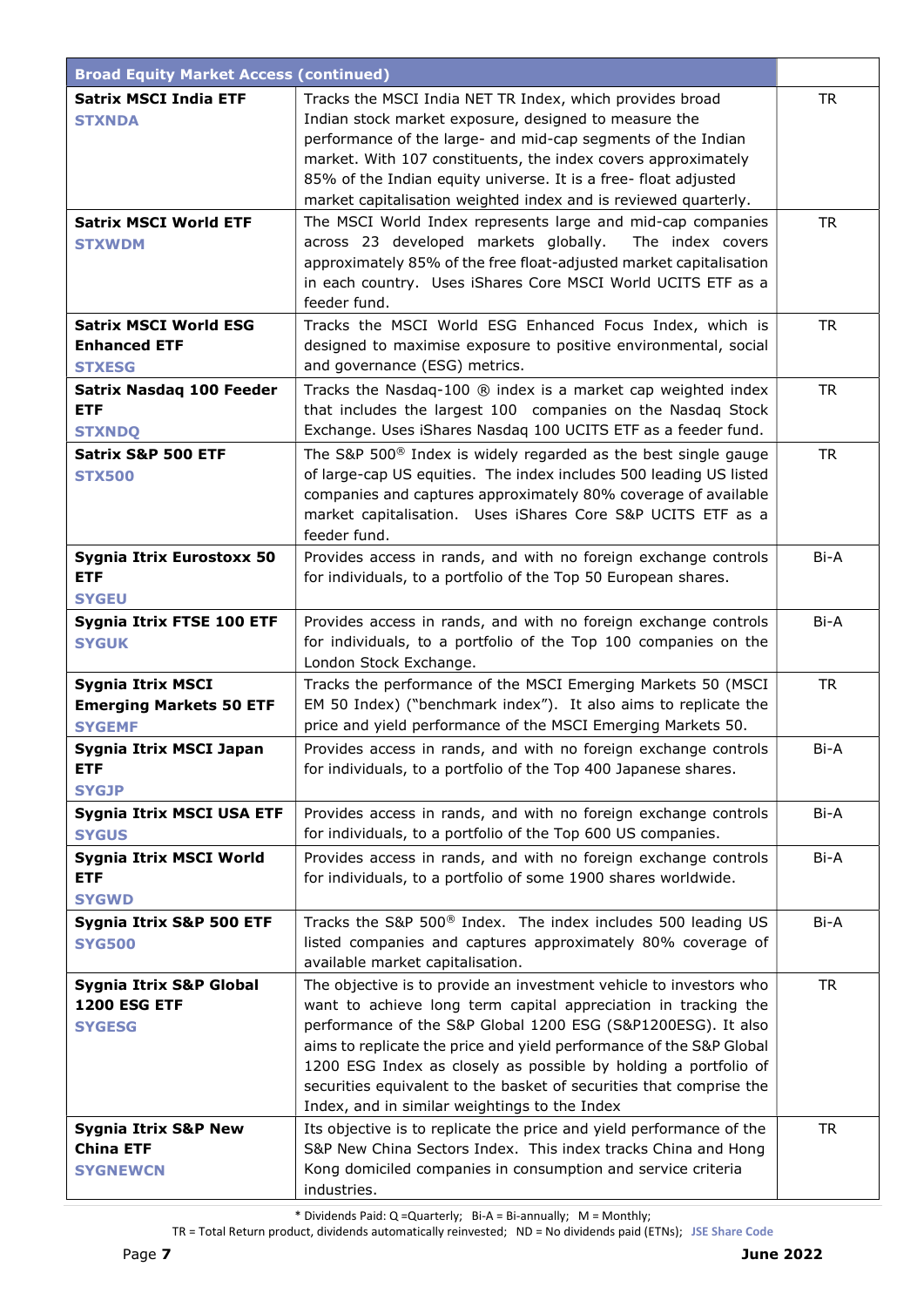| <b>Foreign Bonds</b>                                                                                                                   |                                                                                                                                                                                                                                                                                                                                                                                                                                                         |           |
|----------------------------------------------------------------------------------------------------------------------------------------|---------------------------------------------------------------------------------------------------------------------------------------------------------------------------------------------------------------------------------------------------------------------------------------------------------------------------------------------------------------------------------------------------------------------------------------------------------|-----------|
| <b>1nvest Global Government</b><br><b>Bond Index Feeder ETF</b><br><b>ETFGGB</b>                                                       | Tracks the FTSE Group-of-7 (G7) Index ("the Index"). The fund<br>is a feeder fund and as such it invests in the iShares Global Govt<br>Bond UCITS ETF. The G7 Government Bond Index includes<br>Canada, France, Germany, Italy, Japan, the United Kingdom, and<br>the United States.                                                                                                                                                                    | Q         |
| <b>Absa NewFunds S&amp;P</b><br><b>Namibia Bond ETF</b><br><b>NFNAMB</b>                                                               | The Portfolio will track and replicate the total return version of<br>the S&P Namibia Sovereign Bond 1+ year Top 10 Index in local<br>currency of the Republic of Namibia, an index whereby each<br>constituent bond has a maturity of greater than or equal to 12<br>months.                                                                                                                                                                           | <b>TR</b> |
| <b>FNB World Government</b><br><b>Bond ETF</b><br><b>FNBWGB</b>                                                                        | This ETF provides investors with cost efficient exposure to the<br>global bond market by tracking the Citi World Government Bond<br>Index (WGBI). The WGBI is a widely used benchmark that<br>currently comprises sovereign debt from over twenty countries,<br>including the US, UK, Canada, Germany, Japan, Australia, France<br>and South Africa.                                                                                                    | Q         |
| <b>Cloud Atlas S&amp;P Africa</b><br><b>Sovereign Bond ETF</b><br><b>ASBI</b>                                                          | Tracks Hard Currency Bonds (USD and EUR) issued by African<br>countries offering long-term attractive yields. The offering is via a<br>primary JSE listed ETF with planned secondary listings on other<br>Stock exchanges. The portfolio consists of African Sovereign Bonds<br>traded and cleared on the London and Luxemburg Stock<br>exchanges and issued by the Governments of Egypt, Ghana,<br>Kenya, Morocco, Namibia, Nigeria, and South Africa. | Q         |
| FNB 2-year US Dollar<br><b>Custodial Certificate ETF</b><br><b>DCCUS2</b><br>FNB 10-year US Dollar<br><b>Custodial Certificate ETF</b> | US Dollar Custodial Certificates (DCCs), are easily tradable,<br>dollar-denominated ETF investment instruments which have no<br>exchange control implications. Investors earn the return of a US<br>Treasury note, receiving an income stream in US dollars, which is<br>settled in rands.                                                                                                                                                              | Bi-A      |
| <b>DCCUSD</b><br><b>Satrix Global Aggregate</b><br><b>Bond ETF</b><br><b>STXGBD</b>                                                    | Tracks the Bloomberg Barclays Global Aggregate Bond Index,<br>offering investors easy access to global investment grade<br>bonds.                                                                                                                                                                                                                                                                                                                       | Bi-A      |
| <b>Foreign Listed Property</b>                                                                                                         |                                                                                                                                                                                                                                                                                                                                                                                                                                                         |           |
| <b>1nvest Global REIT Index</b><br><b>Feeder ETF</b><br><b>ETFGRE</b>                                                                  | Tracks the FTSE EPRA/NAREIT Global REIT Index ("the Index").<br>The fund is designed to track the performance of listed real<br>estate companies and Real Estate Investment Trusts (REITs)<br>worldwide. Uses iShares Global REIT ETF as a feeder fund.                                                                                                                                                                                                 | Q         |
| <b>Absa NewFunds Reitway</b><br><b>Global Property ETF</b><br><b>NEWPRP</b>                                                            | The primary objective of the ETF is to track a rule driven, market<br>liquidity-based index, which aims to outperform traditional<br>market cap weighted comparatives. Designed to give investors<br>an exposure to global properties by replicating and tracking the<br>Reitway Global Property Index.                                                                                                                                                 | Q         |
| <b>CoreShares S&amp;P Global</b><br><b>Property ETF</b><br><b>GLPROP</b>                                                               | Tracks the S&P Global Property 40 index. The S&P Global Property<br>40 index provides exposure to the 40 largest global property<br>companies in developed markets that have earnings and dividend<br>stability.                                                                                                                                                                                                                                        | Bi-A      |
| Sygnia Itrix Global<br><b>Property ETF</b><br><b>SYGP</b>                                                                              | Tracks the S&P Global Property 40 index. The S&P Global Property<br>40 index provides exposure to the 40 largest global property<br>companies in developed markets that have earnings and dividend<br>stability.                                                                                                                                                                                                                                        | Bi-A      |

 $*$  Dividends Paid: Q = Quarterly; Bi-A = Bi-annually; M = Monthly;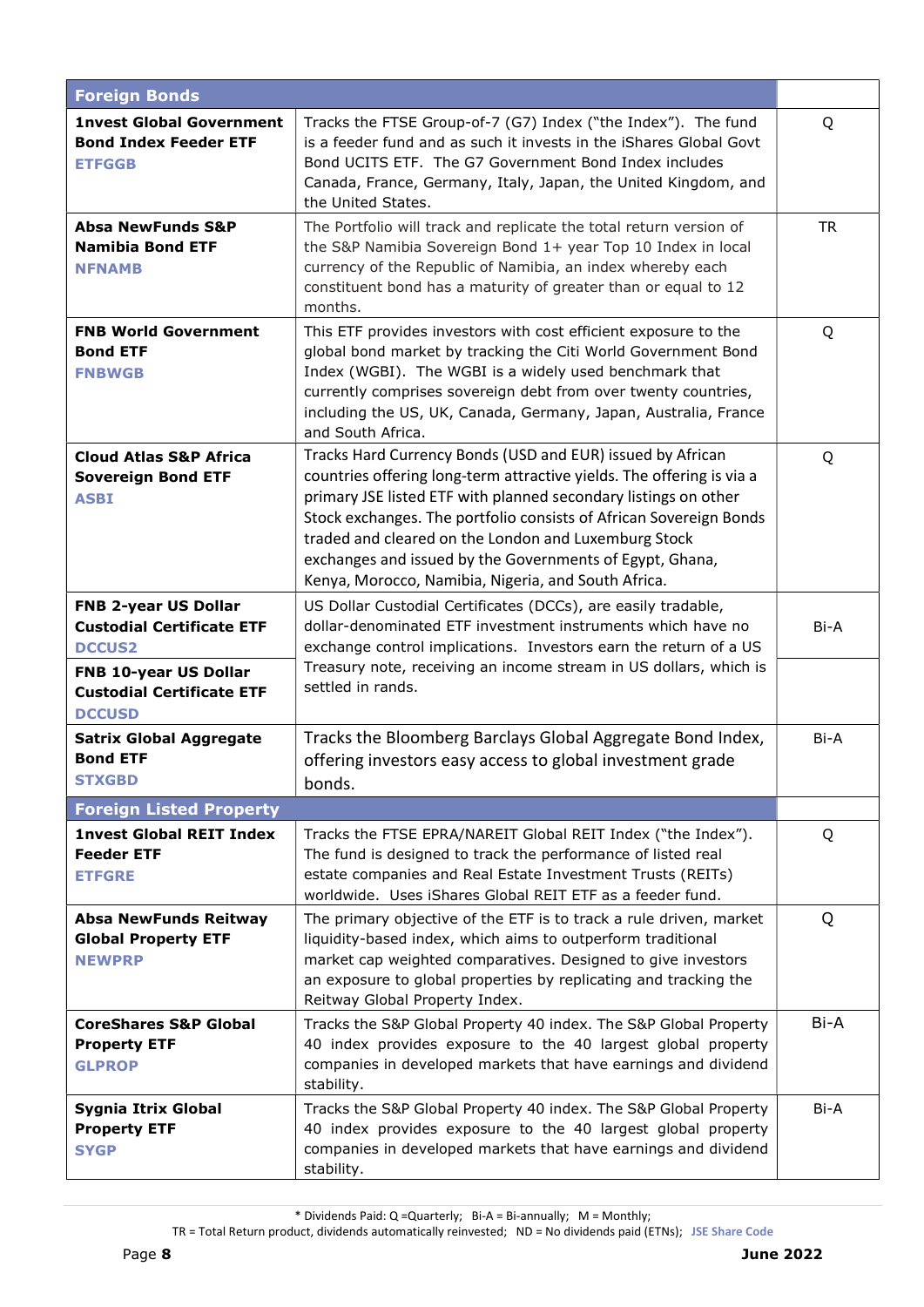| <b>Foreign Style / Smart Beta</b>                                                 |                                                                                                                                                                                                                                                                                                                                                                                                                                                                                                                                                        |           |
|-----------------------------------------------------------------------------------|--------------------------------------------------------------------------------------------------------------------------------------------------------------------------------------------------------------------------------------------------------------------------------------------------------------------------------------------------------------------------------------------------------------------------------------------------------------------------------------------------------------------------------------------------------|-----------|
| 1nvest S&P 500 Info Tech<br><b>Index Feeder ETF</b><br>ETF5IT                     | This fund tracks the S&P500 Info Tech Index which comprises<br>those companies that are included in the S&P500 Index and<br>classified as members of the GICS® Information Technology<br>sector. Uses iShares S&P 500 Information Technology UCITS ETF<br>as a feeder fund.                                                                                                                                                                                                                                                                            | <b>TR</b> |
| <b>CoreShares S&amp;P 500</b><br><b>Dividend Aristocrat ETF</b><br><b>GLODIV</b>  | This ETF tracks the S&P Global Dividend Aristocrats Blend Index.<br>The index is designed to simulate a portfolio of S&P regional<br>Dividend Aristocrats underlying indices diversified across Canada,<br>Europe, Pan Asia and the United States. The objective is to track<br>companies that have demonstrated consistent levels of paying<br>out dividends.                                                                                                                                                                                         | <b>TR</b> |
| <b>Satrix Global</b><br><b>Infrastructure ETF</b><br><b>STXIFR</b>                | Tracks the performance of international infrastructure companies<br>from both developed and emerging countries. Constituent are<br>selected from FTSE Global All Cap Index where at least 65% of<br>their revenue comes from infrastructure activities.                                                                                                                                                                                                                                                                                                | Q         |
| <b>Satrix Healthcare</b><br><b>Innovation Feeder ETF</b><br><b>STXHLT</b>         | Tracks the performance of the STOXX Global Breakthrough<br>Healthcare index, which is composed of developed and emerging<br>market companies that generate significant revenues from<br>specific sectors focused on pushing the boundaries in medical<br>treatment and technology                                                                                                                                                                                                                                                                      | <b>TR</b> |
| Sygnia Itrix 4 <sup>th</sup> Industrial<br><b>Revolution ETF</b><br><b>SYG4IR</b> | The objective of this portfolio is to provide access to investors<br>who wish to track the movements of the Kensho New Economies<br>Composite Index (KNEX). This index seeks to capture the<br>economic sectors that are propelling the "4 <sup>th</sup> Industrial<br>Revolution".                                                                                                                                                                                                                                                                    | Bi-A      |
| <b>Sygnia Itrix Solactive</b><br><b>Healthcare 150 ETF</b><br><b>SYGH</b>         | Tracks the Solactive Developed Markets Healthcare 150 Price<br>Return Index which consists of the largest 150 companies from the<br>Developed Market Healthcare Industry, mainly the US (68%),<br>Switzerland (9%), Japan (5%) and the UK (4%). It will follow a<br>physical replication strategy whereby securities that substantially<br>make up the Index are purchased at a similar weighting to the<br>Index. The constituents are weighted based on their free float<br>market capitalization and the portfolio will be rebalanced<br>quarterly. | Q         |

| <b>FOREIGN ETNS</b>                                        |                                                                                                                                     |                           |
|------------------------------------------------------------|-------------------------------------------------------------------------------------------------------------------------------------|---------------------------|
| <b>Fund</b>                                                | <b>Description</b>                                                                                                                  | <b>Dividends</b><br>Paid* |
| <b>Single Stock Access</b>                                 |                                                                                                                                     |                           |
| <b>FNB Activision Blizzard</b><br><b>ABETNC</b><br>– C ETN | Activision Blizzard, Inc. is an American video game holding company                                                                 |                           |
| <b>FNB Activision Blizzard</b><br><b>ABETNO</b><br>– O ETN | based in Santa Monica, California. The company was founded in July<br>2008 through the merger of Activision, Inc. and Vivendi Games | TR                        |

## C: Compo ETN

- Return depends on performance of underlying stock with R/\$ effect

- Fees: 1% Tracking error margin
- Q: Quanto ETN Return depends on performance of underlying stock without R/\$ effect
	- Fees: No costs to the investor. The issuer makes hedging and trading income

\* Dividends Paid: Q =Quarterly; Bi-A = Bi-annually; M = Monthly;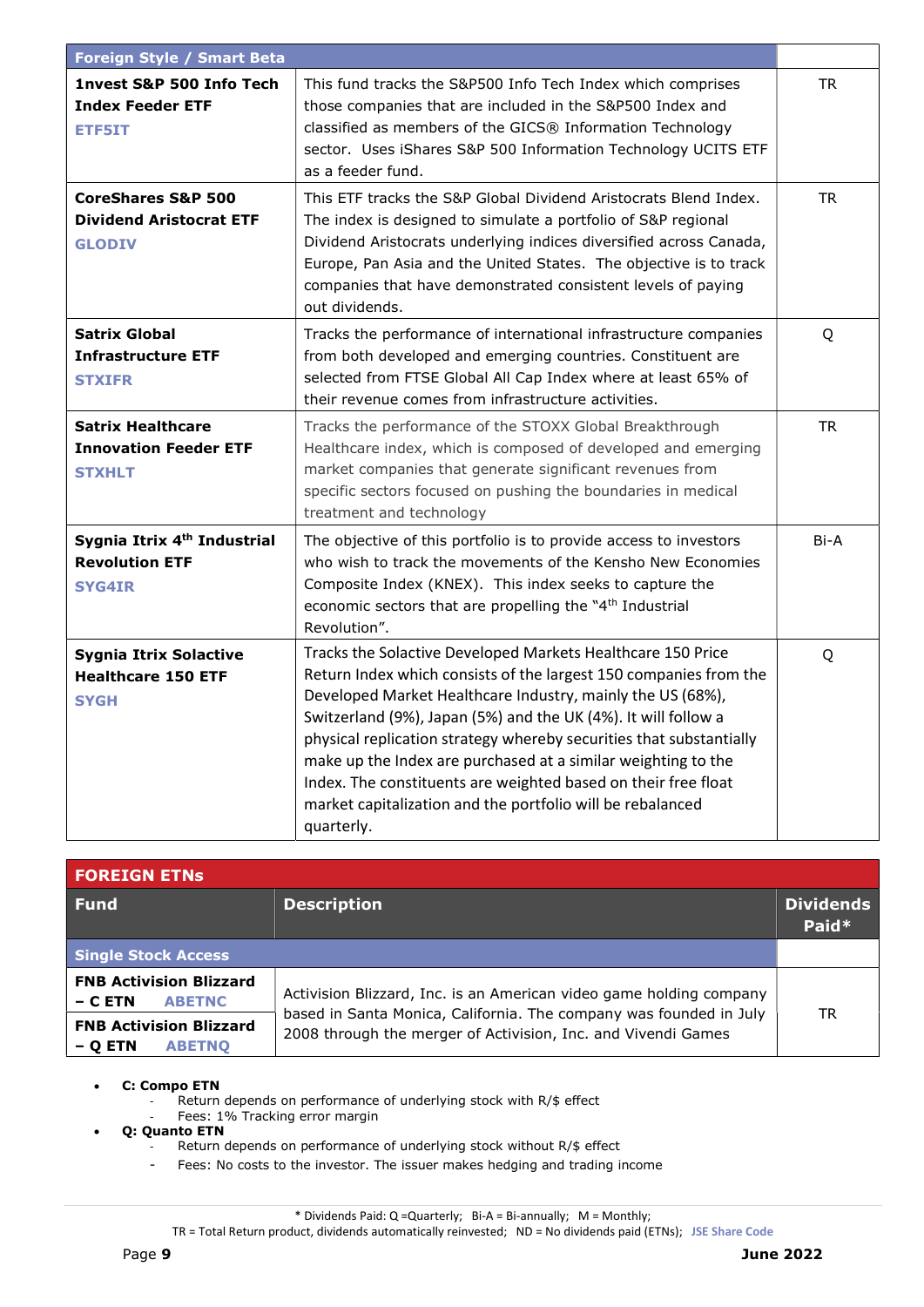| <b>Single Stock Access (continued)</b>                                                                                         |                                                                                                                                                                                                                                                                                                           |           |
|--------------------------------------------------------------------------------------------------------------------------------|-----------------------------------------------------------------------------------------------------------------------------------------------------------------------------------------------------------------------------------------------------------------------------------------------------------|-----------|
| <b>FNB Adobe Inc - C ETN</b><br><b>ADETNC</b><br><b>FNB Adobe Inc - C ETN</b><br><b>ADETNQ</b>                                 | Adobe Inc. is an American multinational computer software<br>company. Incorporated in Delaware and headquartered in San Jose,<br>California, it has historically focused upon the creation of multimedia<br>and creativity software products, with a more recent foray into<br>digital marketing software | <b>TR</b> |
| <b>FNB Alphabet - C ETN</b><br><b>ALETNC</b><br>FNB Alphabet - Q ETN<br><b>ALETNQ</b>                                          | Alphabet Inc. is an American multinational conglomerate<br>headquartered in Mountain View, California. It was created through<br>a restructuring of Google on October 2, 2015, and became the<br>parent company of Google and several former Google subsidiaries                                          | <b>TR</b> |
| <b>FNB Amazon - C ETN</b><br><b>AMETNC</b><br>FNB Amazon - Q ETN<br><b>AMETNQ</b>                                              | Amazon.com, Inc. is an American multinational technology company<br>based in Seattle, Washington, which focuses on e-commerce, cloud<br>computing, digital streaming, and artificial intelligence.                                                                                                        | <b>TR</b> |
| <b>FNB Apple - C ETN</b><br><b>APETNC</b><br><b>FNB Apple - Q ETN</b><br><b>APETNQ</b>                                         | Apple Inc. is an American multinational technology company<br>headquartered in Cupertino, California, that designs, develops and<br>sells consumer electronics, computer software, and online services.                                                                                                   | <b>TR</b> |
| <b>FNB Berkshire</b><br>Hathaway Inc - C ETN<br><b>BHETNC</b><br><b>FNB Berkshire</b><br>Hathaway Inc - Q ETN<br><b>BHETNQ</b> | Berkshire Hathaway is an American multinational conglomerate<br>holding company headquartered in Omaha, Nebraska, United States                                                                                                                                                                           | <b>TR</b> |
| <b>FNB Coke - C ETN</b><br><b>COETNC</b><br><b>FNB Coke - Q ETN</b><br><b>COETNQ</b>                                           | The Coca-Cola Company is an American multinational beverage<br>corporation headquartered in Atlanta, Georgia. The Coca-Cola<br>Company has interests in the manufacturing, retailing and<br>marketing of non-alcoholic beverage concentrates and syrups.                                                  | <b>TR</b> |
| <b>FNB Facebook - C ETN</b><br><b>FAETNC</b><br><b>FNB Facebook - Q ETN</b><br><b>FAETNQ</b>                                   | Facebook, Inc. is an American social media conglomerate<br>corporation based in Menlo Park, California.                                                                                                                                                                                                   | <b>TR</b> |
| <b>FNB Ford Motor</b><br>Company - C ETN<br><b>FDETNC</b><br><b>FNB Ford Motor</b><br>Company - Q ETN<br><b>FDETNQ</b>         | Ford Motor Company, commonly known as Ford, is an American<br>multinational automaker that has its main headquarters in<br>Dearborn, Michigan, a suburb of Detroit. It was founded by Henry<br>Ford and incorporated on June 16, 1903.                                                                    | <b>TR</b> |

C: Compo ETN

Return depends on performance of underlying stock with R/\$ effect

- Fees: 1% Tracking error margin

Q: Quanto ETN

- Return depends on performance of underlying stock without R/\$ effect
- Fees: No costs to the investor. The issuer makes hedging and trading income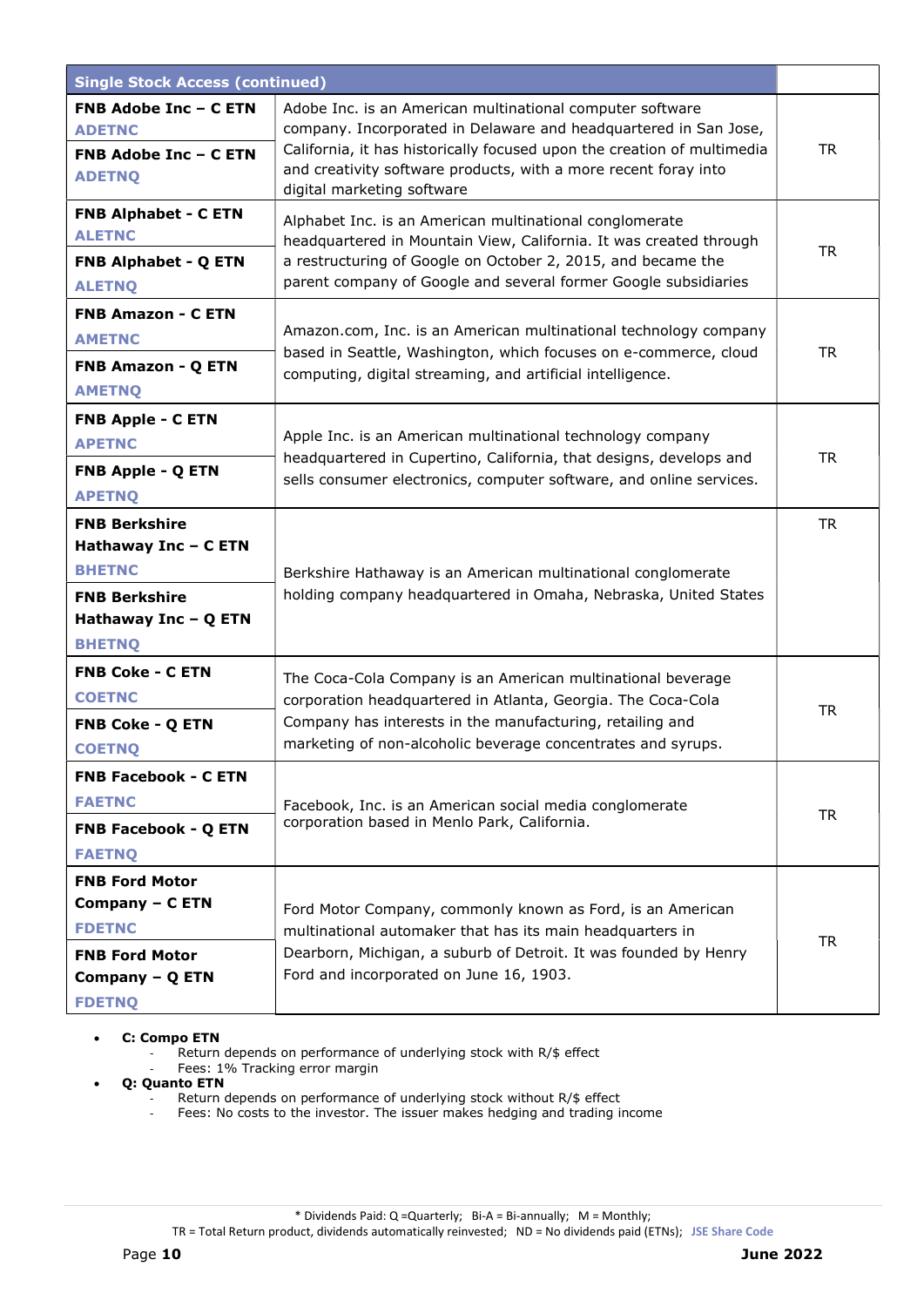| <b>Single Stock Access (continued)</b>                                                                                                  |                                                                                                                                                                                                                                                                                                                                          |           |
|-----------------------------------------------------------------------------------------------------------------------------------------|------------------------------------------------------------------------------------------------------------------------------------------------------------------------------------------------------------------------------------------------------------------------------------------------------------------------------------------|-----------|
| <b>FNB Goldman Sachs</b><br><b>Group Inc - C ETN</b><br><b>GSETNC</b><br><b>FNB Goldman Sachs</b><br>Group Inc - Q ETN<br><b>GSETNQ</b> | The Goldman Sachs Group, Inc., is an American multinational<br>investment bank and financial services company headquartered in<br>New York City. It offers services in investment management,<br>securities, asset management, prime brokerage, and securities<br>underwriting.                                                          | TR        |
| <b>FNB JP Morgan Chase</b><br>and $Co - C ETN$<br><b>JPETNC</b><br><b>FNB JP Morgan Chase</b><br>and $Co - Q$ ETN<br><b>JPETNQ</b>      | JPMorgan Chase & Co. is an American multinational investment<br>bank and financial services holding company headquartered in New<br>York City. JPMorgan Chase is ranked by S&P Global as the largest<br>bank in the United States and the seventh largest bank in the world<br>by total assets, with total assets of US\$3.213 trillion. | <b>TR</b> |
| <b>FNB McDonalds - C ETN</b><br><b>MCETNC</b><br><b>FNB McDonalds - Q ETN</b><br><b>MCETNQ</b>                                          | McDonald's Corporation is an American fast-food company, founded<br>in 1940 as a restaurant operated by Richard and Maurice McDonald,<br>in San Bernardino, California, United States.                                                                                                                                                   | <b>TR</b> |
| <b>FNB Microsoft - C ETN</b><br><b>MSETNC</b><br><b>FNB Microsoft - Q ETN</b><br><b>MSETNQ</b>                                          | Microsoft Corporation is an American multinational technology<br>company with headquarters in Redmond, Washington. It develops,<br>manufactures, licenses, supports, and sells computer software,<br>consumer electronics, personal computers, and related services.                                                                     | <b>TR</b> |
| <b>FNB Netflix - C ETN</b><br><b>NFETNC</b><br>FNB Netflix - Q ETN<br><b>NFETNQ</b>                                                     | Netflix, Inc. is an American technology and media services provider<br>and production company headquartered in Los Gatos, California.<br>Netflix was founded in 1997 by Reed Hastings and Marc Randolph in<br>Scotts Valley, California.                                                                                                 | <b>TR</b> |
| <b>FNB PayPal Holdings</b><br>$Inc - C ETN$<br><b>PPETNC</b><br><b>FNB PayPal Holdings</b><br>$Inc - Q ETN$<br><b>PPETNQ</b>            | PayPal Holdings, Inc. is an American company operating a<br>worldwide online payments system that supports online money<br>transfers and serves as an electronic alternative to traditional paper<br>methods like checks and money orders.                                                                                               | <b>TR</b> |
| <b>FNB Tesla - C ETN</b><br><b>TSETNC</b><br>FNB Tesla - Q ETN<br><b>TSETNQ</b>                                                         | Tesla, Inc. is an American electric vehicle and clean energy<br>company based in Palo Alto, California. Tesla's current products<br>include electric cars, battery energy storage from home to grid<br>scale, solar products and related products and services.                                                                          | <b>TR</b> |
| FNB Visa Inc, Class A -<br><b>CETN</b><br><b>VSETNC</b><br>FNB Visa Inc, Class A -<br>Q ETN<br><b>VSETNQ</b>                            | Visa Inc. is an American multinational financial services corporation<br>headquartered in Foster City, California, United States. It facilitates<br>electronic funds transfers throughout the world, most commonly<br>through Visa-branded credit cards, debit cards and prepaid cards.                                                  | <b>TR</b> |

## C: Compo ETN

- Return depends on performance of underlying stock with R/\$ effect Fees: 1% Tracking error margin

- Q: Quanto ETN
	- Return depends on performance of underlying stock without R/\$ effect
	- Fees: No costs to the investor. The issuer makes hedging and trading income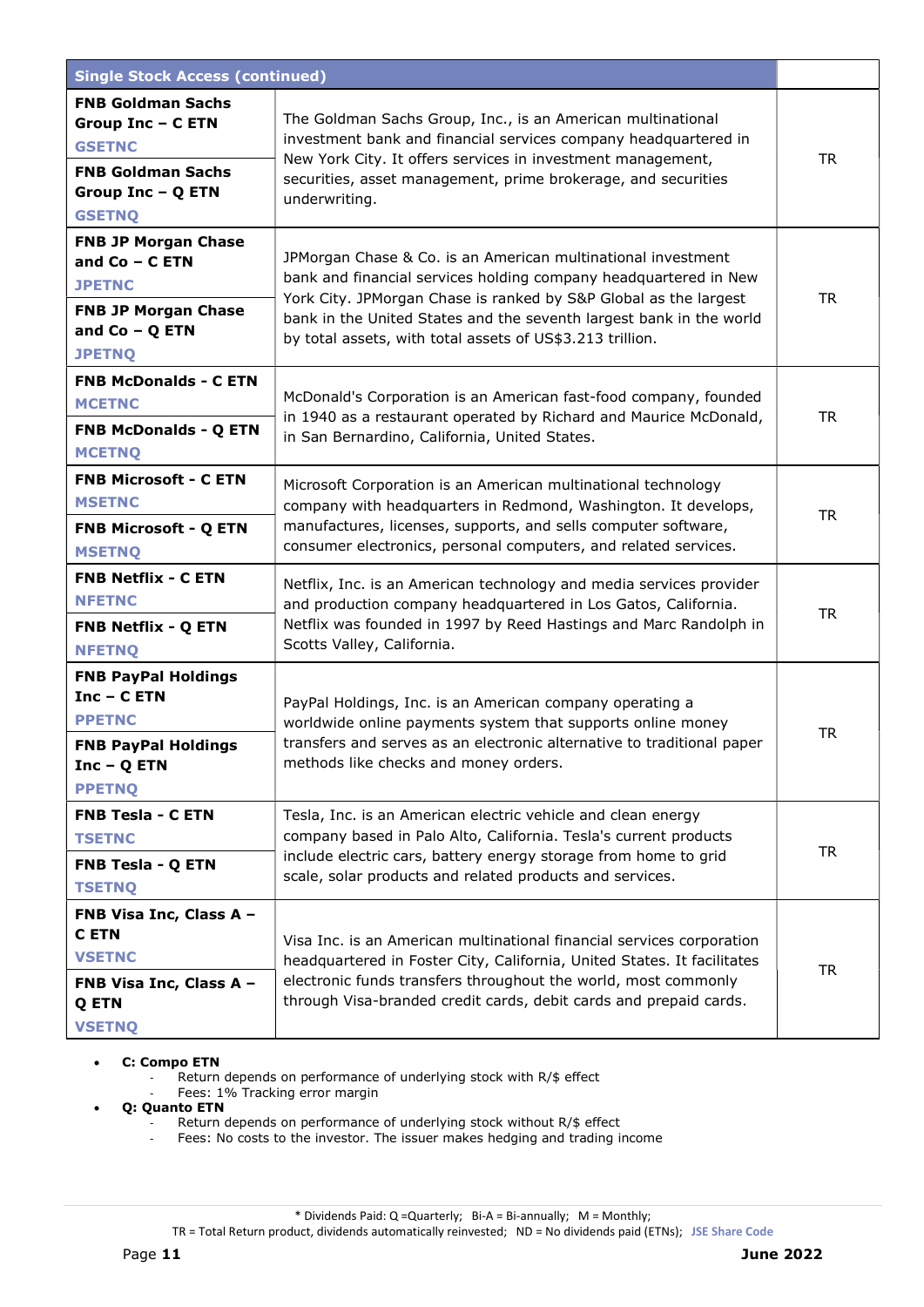| <b>Index Tracking</b>                                                                                                                                              |                                                                                                                                                        |           |
|--------------------------------------------------------------------------------------------------------------------------------------------------------------------|--------------------------------------------------------------------------------------------------------------------------------------------------------|-----------|
| <b>FNB iShares Core MSCI World - C ETN</b><br><b>MWETNC</b><br>FNB iShares Core MSCI World - Q ETN<br><b>MWETNO</b>                                                | The Fund seeks to track the performance of the<br>MSCI World Index - exposure to a wide range of<br>global companies within 23 developed<br>countries. | TR        |
| <b>FNB - iShares Global Clean Energy UCITS</b><br>$-$ C ETN<br><b>EGETNC</b><br><b>FNB - iShares Global Clean Energy UCITS</b><br>Q ETN<br><b>EGETNO</b>           | Tracks the S&P Global Clean Energy Index as<br>the underlying index.                                                                                   | <b>TR</b> |
| FNB - iShares Global Water UCITS - C ETN<br><b>WWETNC</b><br>$FNB - iShares Global Water UCITS - Q$<br><b>ETN</b><br><b>WWETNO</b>                                 | Tracks the S&P Global Water Index as the<br>underlying index.                                                                                          | TR.       |
| <b>FNB - UBS MSCI World Socially</b><br><b>Responsible UCITS - C ETN SRETNC</b><br><b>FNB - UBS MSCI World Socially</b><br><b>Responsible UCITS - Q ETN SRETNQ</b> | Tracks the MSCI World Socially Responsible 5%<br>Issuer Capped Total Return Net Index as the<br>underlying index.                                      | <b>TR</b> |

- C: Compo ETN
	- Return depends on performance of underlying stock with R/\$ effect
	- Fees: 1% Tracking error margin
- Q: Quanto ETN
	- Return depends on performance of underlying stock without R/\$ effect
	- Fees: No costs to the investor. The issuer makes hedging and trading income

| <b>FOREIGN ETNs (continued)</b>                                                      |                                                                                                                                                                                                                                  |     |
|--------------------------------------------------------------------------------------|----------------------------------------------------------------------------------------------------------------------------------------------------------------------------------------------------------------------------------|-----|
| <b>UBS AG</b> (Credit Rating: S&P A+ Moody's Aa3 Fitch AA-)                          |                                                                                                                                                                                                                                  |     |
| <b>Actively Managed ETNs</b>                                                         |                                                                                                                                                                                                                                  |     |
| Absa (Global Equity) ETN<br><b>UABSPA</b>                                            | Primary object of the portfolio is to provide above-average<br>total returns over the medium to long-term by investing in<br>shares listed offshore.                                                                             |     |
| <b>Absa Global Growth (Private</b><br><b>Client Portfolios) ETN</b><br><b>UPCHPA</b> | Includes stocks/ETFs from a broad range of DM & EM<br>indices/ETFs across multiple foreign asset classes (equity,<br>Thematic, Property, Bonds, Commodities).                                                                    | TR. |
| <b>Anbro Capital (Global Equity) ETN</b><br><b>UABCPA</b>                            | International Unicorn Portfolio (USD) - aims to provide<br>investors with the opportunity to invest in a hard currency<br>portfolio focused on the next generation of listed founder-<br>managed, start-up (Unicorn) businesses. | TR. |
| <b>Efficient Group (Global Equity)</b><br><b>ETN</b><br><b>UEFPCA</b>                | Tracks the EFPC Global House View portfolio, a well-<br>diversified global equity portfolio.                                                                                                                                     |     |
| <b>Efficient Group (SA Equity) ETN</b><br><b>UEFPCB</b>                              | Includes stocks from the following SA indices: FTSE/JSE Top<br>40 or FTSE/JSE MidCap or any JSE-listed ETFs that provide<br>exposure to such indices.                                                                            | TR. |
| <b>Excelsia (Global Equity) ETN</b><br><b>UEXGEP</b>                                 | Benchmark: MSCI All Country World Index.                                                                                                                                                                                         | TR  |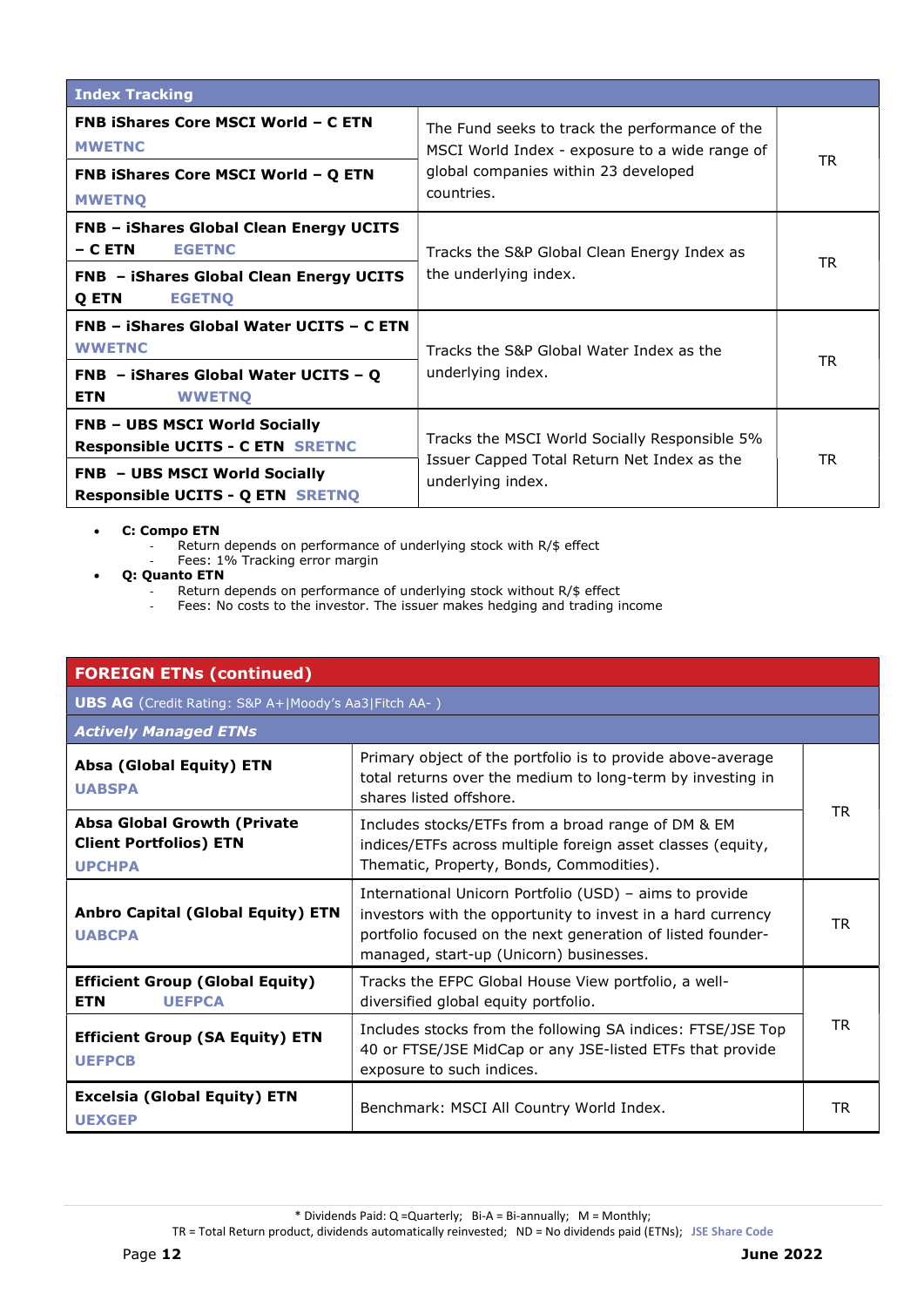| <b>UBS AG</b> (Credit Rating: S&P A+ Moody's Aa3 Fitch AA-)                  |                                                                                                                                                                                                                                                                                                                                      |           |
|------------------------------------------------------------------------------|--------------------------------------------------------------------------------------------------------------------------------------------------------------------------------------------------------------------------------------------------------------------------------------------------------------------------------------|-----------|
| <b>Actively Managed ETNs (continued)</b>                                     |                                                                                                                                                                                                                                                                                                                                      |           |
| <b>FNB (Global Equity) ETN</b><br><b>FNBGEG</b>                              | The Global Select ETNs aim to achieve long-term capital<br>growth over the economic cycle by selecting leading                                                                                                                                                                                                                       | <b>TR</b> |
| <b>FNB (Global Equity) ETN</b><br><b>FNBGSE</b>                              | companies globally that benefit from sustainably growing<br>total return profiles supported by best-in-class management<br>and solid balance sheets.                                                                                                                                                                                 |           |
| <b>Momentum (Global Equity) ETN</b><br><b>UMMIEA</b>                         | Invests in Momentum Securities' International Equity<br>Portfolio, which has a global focus determined to maximise<br>risk adjusted returns to investors over the medium to long-<br>term by investing in concentrated listed equity positions.                                                                                      | <b>TR</b> |
| <b>Momentum (Global Equity) ETN</b><br><b>UMMIEB</b>                         |                                                                                                                                                                                                                                                                                                                                      |           |
| <b>Momentum (World Islamic) ETN</b><br><b>UMMIES</b>                         | Invests in Momentum Securities' International Sharia Aligned<br>Equity Portfolio. This portfolio has a global focus determined<br>to maximise risk adjusted returns to investors over the<br>medium to long-term by investing in concentrated listed<br>equity positions.                                                            | <b>TR</b> |
| <b>Old Mutual Wealth Global Trust</b><br><b>Company ETN</b><br><b>UOMWPA</b> | Includes stocks/ETFs from a broad range of DM & EM<br>indices/ETFs across multiple foreign asset classes (equity,<br>Thematic, Property, Bonds, Commodities).                                                                                                                                                                        | <b>TR</b> |
| <b>Reitway (Global Property) ETN</b><br><b>URETGP</b>                        | The Reitway Active Global Property Note is issued by UBS<br>AG. The Note's portfolio replicates that of the other active<br>long-only funds managed by Reitway Global. The objective is<br>to provide investors with efficient access to an actively<br>managed global property portfolio through an instrument<br>listed on the JSE | <b>TR</b> |
| <b>Strategiq (Global Equity) ETN</b><br><b>USQCPA</b>                        | Comprises 30 global companies, equally weighted and<br>rebalanced quarterly, subject to maximum and minimum<br>deviation thresholds. Stock selection focuses on a rules-<br>based quantitative approach as the primary strategy.                                                                                                     | <b>TR</b> |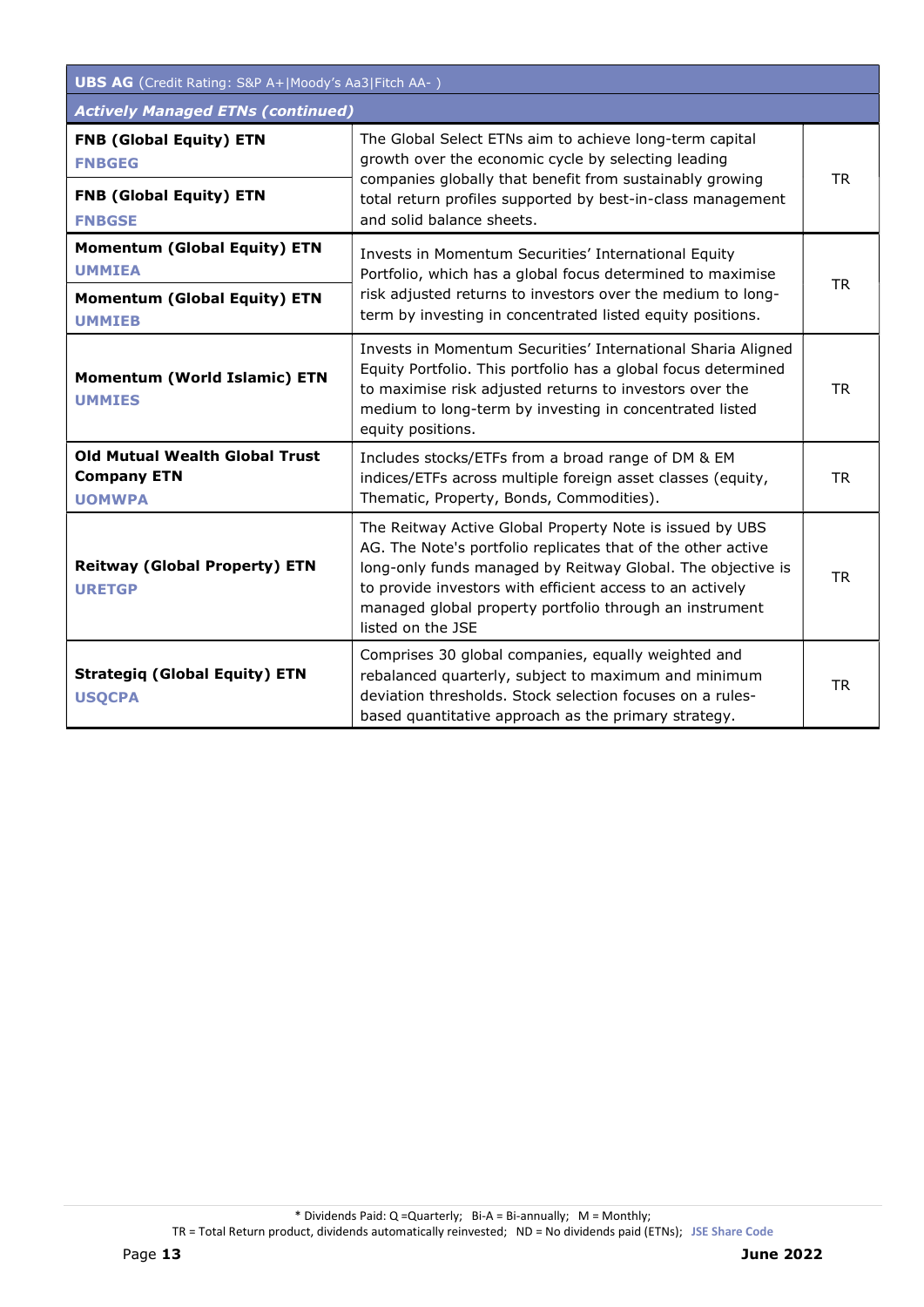| <b>UBS AG</b> (Credit Rating: S&P A+ Moody's Aa3 Fitch AA-)                                                     |                                                                                                   |           |
|-----------------------------------------------------------------------------------------------------------------|---------------------------------------------------------------------------------------------------|-----------|
| <b>Themed Index Tracking ETNs</b>                                                                               |                                                                                                   |           |
| <b>EURO STOXX 50 Net Total Return</b><br><b>Index ETN</b><br><b>UBSSXF</b>                                      | Tracks the EURO STOXX 50 Net Total Return as the<br>underlying index.                             |           |
| FTSE 100 Net of Tax Index ETN<br><b>UBSUKX</b>                                                                  | Tracks the FTSE 100 Net of Tax index as the underlying<br>index.                                  |           |
| <b>MSCI Emerging Market Net Total</b><br><b>Return Index ETN</b><br><b>UEMERG</b>                               | Tracks the MSCI Emerging Market Net Total Return as the<br>underlying index.                      |           |
| <b>MSCI Japan Net Total Return</b><br><b>Index ETN</b><br><b>UJAPAN</b>                                         | Tracks the MSCI Japan Net Total Return as the underlying<br>index.                                |           |
| <b>MSCI USA Net Total Return Index</b><br><b>ETN</b><br><b>UBNDDU</b>                                           | Tracks the MSCI USA Net Total Return as the underlying<br>index.                                  |           |
| <b>MSCI World ESG Leaders Net</b><br><b>Total Return Index ETN UESGWL</b>                                       | Tracks the MSCI World ESG Leaders Net Total Return as the<br>underlying index.                    |           |
| <b>MSCI World Net Total Return</b><br><b>Index ETN</b><br><b>UWORLD</b>                                         | Tracks the MSCI World Net Total Return as the underlying<br>index.                                |           |
| Nasdaq-100 Net Total Return<br><b>Index ETN</b><br><b>UBSNDX</b>                                                | Tracks the Nasdaq 100 Net Total Return as the underlying<br>index.                                |           |
| <b>S&amp;P 500 Dividend Aristocrats Net</b><br><b>Total Return Index ETN UBDAUD</b>                             | Tracks the S&P 500 Dividend Aristocrats Net Total Return as<br>the underlying index.              |           |
| <b>S&amp;P 500 Low Volatility High</b><br><b>Dividend Net Total Return Index</b><br><b>ETN</b><br><b>UBLVHD</b> | Tracks the S&P 500 Low Volatility High Dividend Net Total<br>Return as the underlying index.      | <b>TR</b> |
| <b>S&amp;P 500 Net Total Return Index</b><br><b>ETN</b><br><b>UBSSNP</b>                                        | Tracks the S&P 500 Net Total Return as the underlying index.                                      |           |
| <b>S&amp;P Kensho New Economy RAIC</b><br><b>Net Total Return Index ETN</b><br><b>UBRAIC</b>                    | Tracks the S&P Kensho New Economy RAIC Net Total Return<br>as the underlying index.               |           |
| <b>Solactive Big Data Net Total</b><br><b>Return Index ETN</b><br><b>UBDATA</b>                                 | Tracks the Solactive Big Data Net Total Return as the<br>underlying index.                        |           |
| <b>Solactive Fintech 20 Net Total</b><br><b>Return Index ETN</b><br><b>UBTECU</b>                               | Tracks the Solactive Fintech 20 Net Total Return as the<br>underlying index.                      |           |
| <b>Solactive Global Family-Owned</b><br><b>Companies Total Return Index</b><br><b>ETN</b><br><b>UBFAMU</b>      | Tracks the Solactive Global Family-Owned Companies Total<br>Return index as the underlying index. |           |
| <b>Solactive Guru Net Total Return</b><br><b>Index ETN</b><br><b>UBGURU</b>                                     | Tracks the Solactive Guru Net Total Return as the underlying<br>index.                            |           |
| <b>Solactive Robotics and Drones</b><br><b>Net Total Return Index ETN</b><br><b>UBROBO</b>                      | Tracks the Solactive Robotics and Drones Net Total Return as<br>the underlying index.             |           |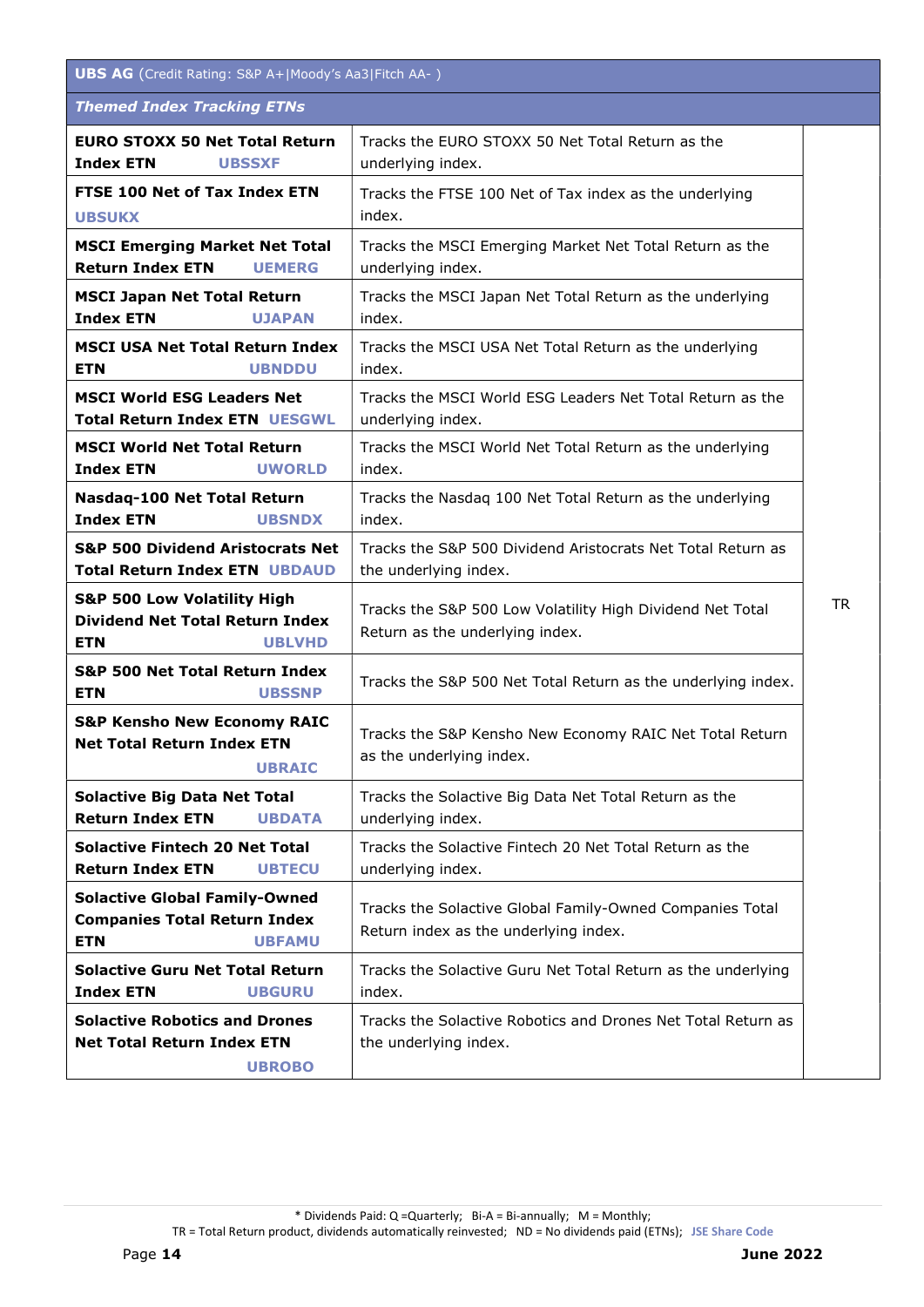| <b>COMMODITIES - ETFs</b>                                                  |                                                                                                                                                                                                                                                                                                                                                                                                                                                                    |                           |
|----------------------------------------------------------------------------|--------------------------------------------------------------------------------------------------------------------------------------------------------------------------------------------------------------------------------------------------------------------------------------------------------------------------------------------------------------------------------------------------------------------------------------------------------------------|---------------------------|
| <b>Fund</b>                                                                | <b>Description</b>                                                                                                                                                                                                                                                                                                                                                                                                                                                 | <b>Dividends</b><br>Paid* |
| <b>1nvestGold ETF</b><br><b>ETFGLD</b>                                     | Invests in physical gold bullion. Providing direct exposure to the<br>gold price, traded in rands as an "inward investment" on the JSE.                                                                                                                                                                                                                                                                                                                            | <b>ND</b>                 |
| <b>1nvestPalladium ETF</b><br><b>ETFPLD</b>                                | Invests in physical palladium bullion. Providing direct exposure to<br>the palladium price, traded in rands as an "inward investment" on<br>the JSE.                                                                                                                                                                                                                                                                                                               | <b>ND</b>                 |
| <b>1nvestPlatinum ETF</b><br><b>ETFPLT</b>                                 | Invests in physical platinum bullion. Providing direct exposure to<br>the platinum price, traded in rands as an "inward investment" on<br>the JSE.                                                                                                                                                                                                                                                                                                                 | <b>ND</b>                 |
| <b>1nvestRhodium ETF</b><br><b>ETFRHO</b>                                  | Invests in physical rhodium bullion. Providing direct exposure to<br>the rhodium price, traded in rands as an "inward investment" on<br>the JSE.                                                                                                                                                                                                                                                                                                                   | <b>ND</b>                 |
| <b>Absa NewGold ETF</b><br><b>GLD</b>                                      | Invests in physical gold bullion. Providing direct exposure to the<br>gold price, traded in rands as an "inward investment" on the JSE.                                                                                                                                                                                                                                                                                                                            | <b>ND</b>                 |
| <b>Absa NewPlat ETF</b><br><b>NGPLT</b>                                    | Invests in physical platinum bullion. Providing direct exposure to<br>the platinum price, traded in rands as an "inward investment" on<br>the JSE.                                                                                                                                                                                                                                                                                                                 | <b>ND</b>                 |
| <b>Absa NewGold Palladium</b><br><b>ETF</b><br><b>NGPLD</b>                | Invests in physical palladium bullion. Providing direct exposure to<br>the palladium price, traded in rands as an "inward investment" on<br>the JSE.                                                                                                                                                                                                                                                                                                               | <b>ND</b>                 |
| <b>FNB Krugerrand Custodial</b><br><b>Certificate ETF</b><br><b>KCCGLD</b> | RMB offers you the world's first legal tender gold coin custodial<br>certificates. This investment, listed on the JSE in the ETF sector,<br>is suitable for private investors and institutions. You can invest in<br>and take physical delivery of your gold coins via the JSE without<br>worrying about how you are going to store them. Your Krugerrand<br>holdings stay constant and your investment performance is related<br>directly to the rand gold price. | <b>ND</b>                 |

| <b>COMMODITIES - ETNs</b>                            |                                                                                                                                                                        |     |
|------------------------------------------------------|------------------------------------------------------------------------------------------------------------------------------------------------------------------------|-----|
| Absa NewWave Platinum<br><b>ETN</b><br><b>NEWPLT</b> | Invests in the spot price platinum market, thus differing from the<br>Standard Bank Platinum-Linker, which invests in platinum futures.<br>Trades in rands on the JSE. | ND. |
| <b>Absa NewWave Silver ETN</b><br><b>NEWSLV</b>      | Invests in silver spot market. Listed and traded in rands as "inward"<br>investments" on the JSE.                                                                      | ND. |
| <b>Standard Bank Copper ETN</b><br><b>SBCOP</b>      | Provides access to the copper price on world markets, using copper<br>commodity futures traded on COMEX (traded in rands on the JSE).                                  | ND. |
| <b>Standard Bank Oil ETN</b><br><b>SBOIL</b>         | The Oil ETN is linked to the price of Brent Crude Oil price (which is<br>more relevant in South Africa) Traded in rands on the JSE.                                    | ND. |